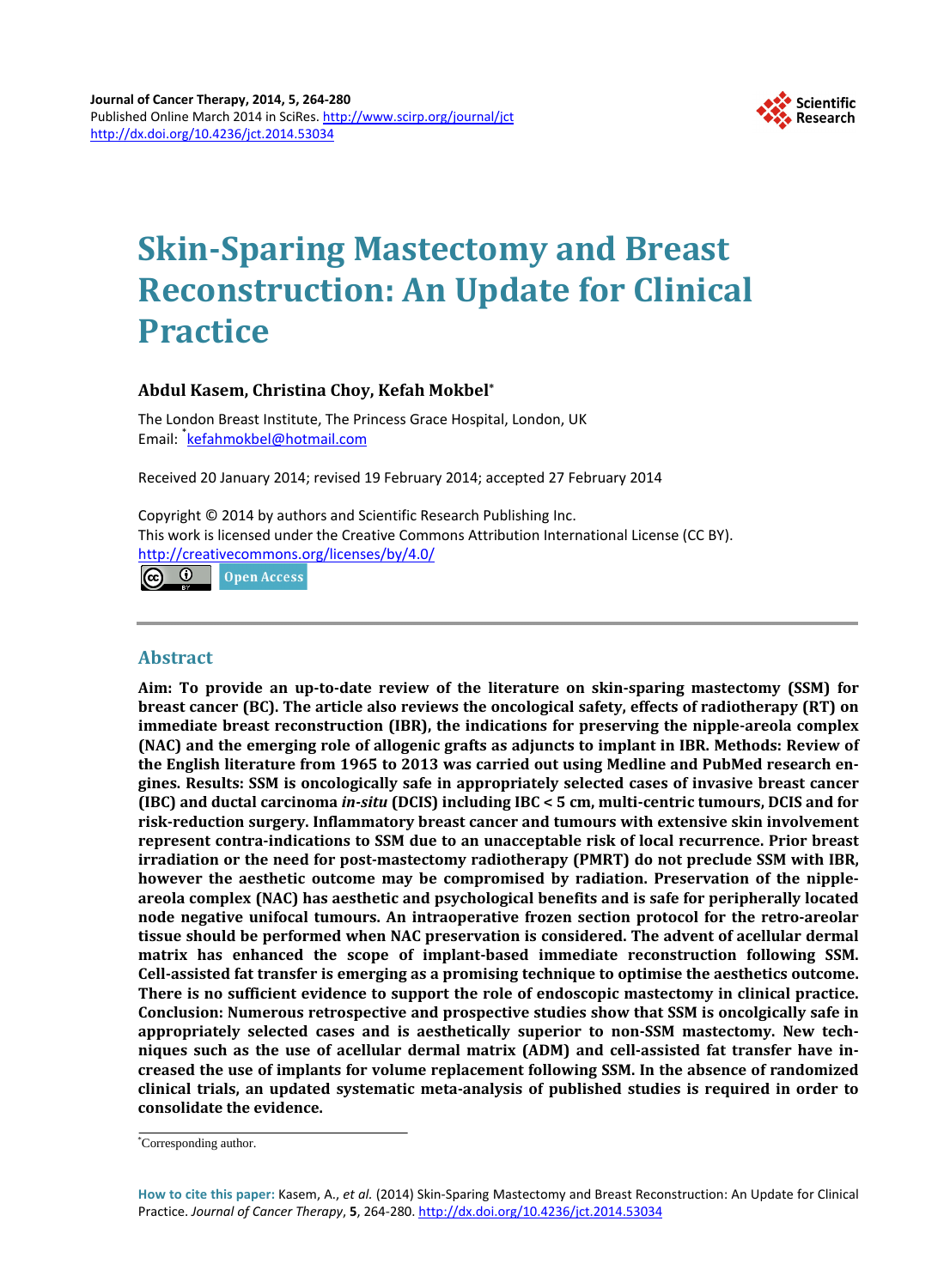# **Keywords**

## **Skin-Sparing Mastectomy; Breast Reconstruction**

# **1. Introduction**

Breast-conserving surgery with adjuvant radiotherapy is a safe alternative to mastectomy for the majority of women with early breast cancer (BC[\) \[1\].](#page-11-0) However, up to one third of patients require a mastectomy for large or multi-focal tumours (particularly where breast conservation would lead to a poor cosmetic outcome), local recurrence after previous radiotherapy and patient preferenc[e \[2\].](#page-11-1) 

The primary aim of surgical treatment of breast cancer is to achieve local control of disease with a good aesthetic result and to provide prognostic information in order to guide adjuvant treatment recommendations. For patients who require or opt to have mastectomy for breast cancer, breast reconstruction improves cosmesis and minimizes the psychological impact of mastectomy. However the optimal timing weather is immediate or delay breast reconstruction remains controversial with guidance from level-1 evidence lacking. Delay breast reconstruction may result in a poorly contoured breast, with prominent scars and a paddle of skin that is of a different colour and texture [\[3\].](#page-11-2) Delayed reconstruction mandates at least a second surgical procedure.

Skin-sparing mastectomy (SSM), a type of mastectomy where incisions are planned to maximise skin preservation and facilitate breast reconstruction, was described by Toth and Lappert in 1991 [\[4\].](#page-12-0) SSM involving enbloc removal of the breast gland, nipple-areola complex (NAC), may also include previous biopsy sites and the skin overlying superficial tumours. The native breast skin envelope and infra-mammary fold are preserved [\[5\].](#page-12-1) Using the native skin envelope optimises the final contour of the reconstructed breast reducing the need for contralateral breast adjustment in order to achieve symmetry. Scarring and donor skin requirements (e.g. in flap based reconstructions) are minimised [\[6\].](#page-12-2) A combined oncological and reconstructive approach is acceptable to patients, cost-effective and reduces the number of hospital admissions and time away from home or work [\[7\].](#page-12-3) This approach has been advocated as an effective treatment option for patients with early-stage BC and DCIS which is not amenable to breast conserving therapy. SSM and IBR have also been shown to be particularly valuable in patients who develop breast cancer following augmentation mammoplasty who might otherwise have a poor cosmetic result with breast conserving surgery and adjuvant radiotherapy. SSM and IBR can allow the omission of adjuvant RT in most cases and are associated with an excellent cosmetic outcome [\[8\].](#page-12-4)

Acceptance and popularity of SSM and IBR are increasing amongst patients and many surgeons. A 2008 survey of Californian surgeons performing surgery for breast cancer has demonstrated a change in attitudes towards SSM. Ninety per cent of those surveys were satisfied with the oncological adequacy of the technique in early breast-cancer and 70% in agreement that the cosmetic results of SSM with IBR are superior to standard mastectomy [\[9\].](#page-12-5)

However the flaps of the skin envelop of breast may contain glandular breast tissue and may harbour residual disease thus raising questions regarding the oncological safety of SSM. There has been no single randomised controlled trial comparing oncological outcome of SSM versus non-SSM and such trials are not currently feasible due to ethical and methodological considerations.

The evidence on oncological adequacy of SSM will be presented in this article. In addition to survival and the risk of local recurrence (LR), post-operative morbidity, local control, cosmesis, patient satisfaction and an assessment of functional disturbance and psychological morbidity are important outcome measures [\[10\].](#page-12-6)

Controversies including the impact of radiotherapy (RT) on IBR, preservation of the nipple-areola complex (NAC) and the role of endoscopic mastectomy are reviewed. The use of allogenic biological grafts (such as Alloderm®, DermaMatrix®,Permacol®, SurgiMend®, Allomax®, FlexHD®, DermaCell®, Veritas®, and Strattice®) in immediate reconstruction using sub-pectoral implants is also discussed.

# **2. Search Methodology**

Articles were identified by searches of MEDLINE and PubMed up to July 2013 using the terms: "Skin Sparing Mastectomy" or "Subcutaneous Mastectomy" or "Nipple Sparing Mastectomy" or "Areola Sparing mastectomy"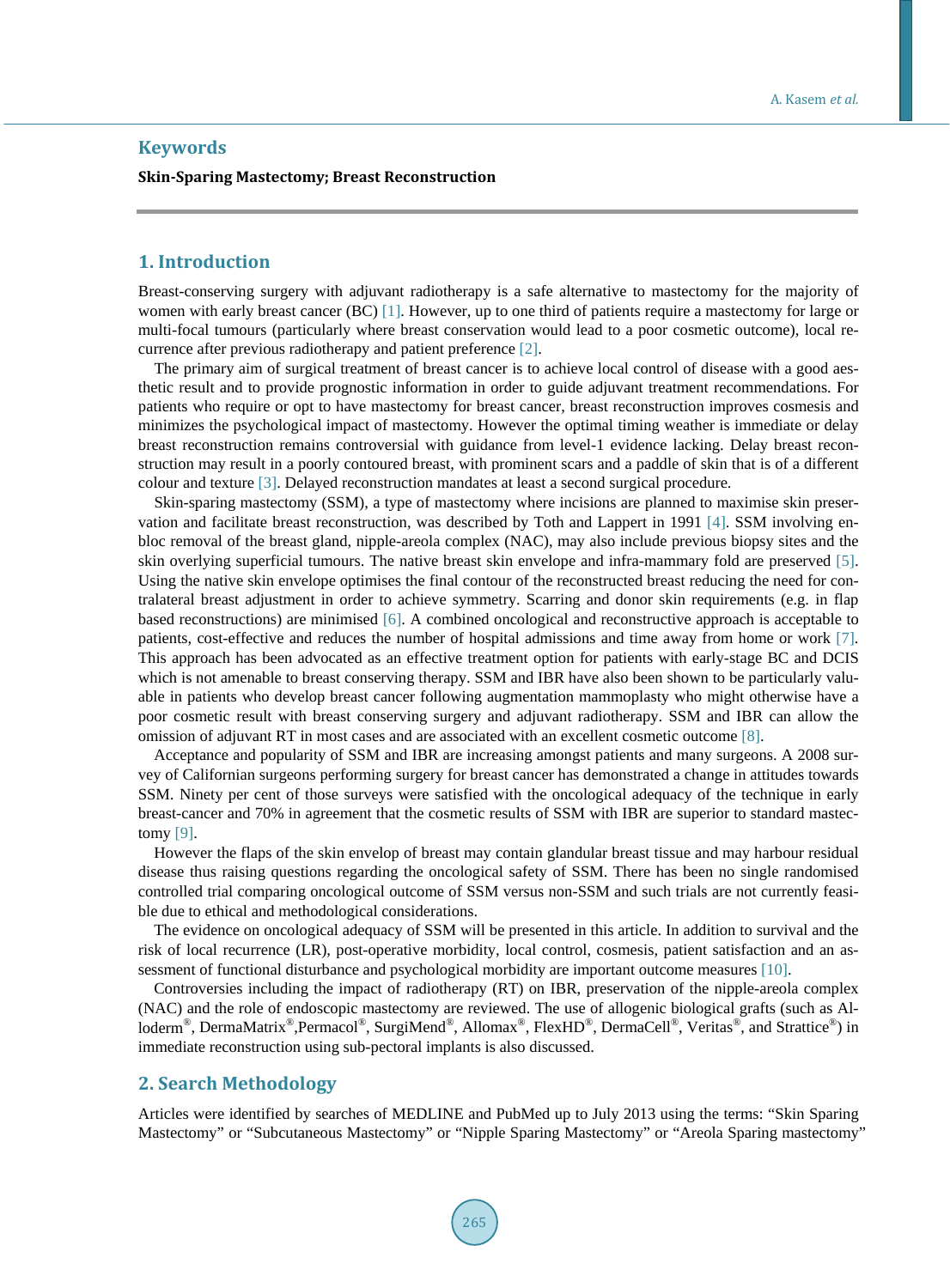or "Endoscopic Mastectomy" and "Breast Cancer" or "DCIS" and "Oncological Safety" or "Aesthetic" or "Cosmesis" and "Morbidity" or "Mortality" and "Sentinel Lymph Node Biopsy" or "Radiotherapy" and "Evidence" and "Recurrence". Studies identified were screened for those that focused on Skin Sparing Mastectomy. All randomized controlled trials and large retrospective series were included. The reference articles in this review were selected to provide a balanced and representative overview of a complex subject with an extensive base of published work.

# **3. Surgical Considerations**

The management of women with IBC after matectomy should take place within the context of a multidisciplinary team. Techniques such as SSM and IBR are demanding and should be undertaken by breast surgeons with oncoplastic training or as a joint procedure between a breast and a plastic surgeon. Oncological principles should not be compromised. The incisions used to perform SSM will be influenced by various factors including breast size and the degree of ptosis, NAC size, tumour location, position of biopsy sites, need for axillary intervention, reconstructive technique and the preference of the patient and the surgeon. Many patients are suitable for a peri-areolar approach where the only breast skin excised is the NA[C \[5\]](#page-12-1) [\[11\]](#page-12-7) (**[Figure 1](#page-2-0)**). If the NAC is small and the breast is large, a peri-areolar incision with lateral and medial extensions or a larger ellipse including the NAC can be used. Wise-pattern incisions, akin to those used for reduction mammoplasty, can be required for large breasts with moderate/severe ptosis [\[12\].](#page-12-8) If necessary, symmetry may be achieved by performing a simultaneous, or delayed, contralateral reduction mammoplasty or mastopexy. NAC-preserving SSM can be performed through an inframammary, infero-lateral or periareolar (with or without medial and lateral extensions) incisions.

Some surgeons advocate subcutaneous injection of saline-adrenaline solution (1:25,000) when performing SSM. This is haemostatic and results in some hydro-dissection of the plane between the subcutaneous tissue and the mammary gland. Skin flaps are carefully elevated at the plane separating the subcutaneous fat from the underlying breast tissue and the dissection is extended to the edges of the breast tissue circumferentially, preserving the infra-mammary fold [\[13\].](#page-12-9) High intensity fibre-optic light sources and longer instruments can be useful during this stage as access could be limited. The parenchyma can then be mobilised by dissecting the pectoral fascia from the underlying musculature. In order to protect the viability of the preserved envelope, skin flaps must be sufficiently thick to maintain the sub-dermal vascular plexus and yet without leaving breast tissue behind. Care is required to limit excessive use of electro-cautery and flap margins should be assessed for bleeding. Native skin flap necrosis (partial or complete) has been estimated to occur in 11% of cases, which is similar to conventional mastectom[y \[14\].](#page-12-10)

<span id="page-2-0"></span>Sentinel lymph node biopsy (SLNB) and/or axillary node clearance (ANC) can be performed safely through the same incision [\[6\]](#page-12-2) [\[11\]](#page-12-7) [\[15\].](#page-12-11) In larger breasts an additional axillary incision will sometimes be required [\[3\].](#page-11-2) SLNB should be performed in clinically node negative patients with IBC and high-risk DCIS. Many surgeons perform intra-operative assessment of the sentinel node (frozen section, imprint cytology or one step nucleic acid amplification—OSNA) and perform simultaneous ANC if the SNLB is positive. However, intra-operative analysis can be associated with false negatives and ANC is more difficult to perform as a second operation following IBR, with potential harm to the vascular pedicle and viability of a flap-based reconstructed breast [\[16\]](#page-12-12) [\[17\].](#page-12-13)



**Figure 1.** The incision of SSM.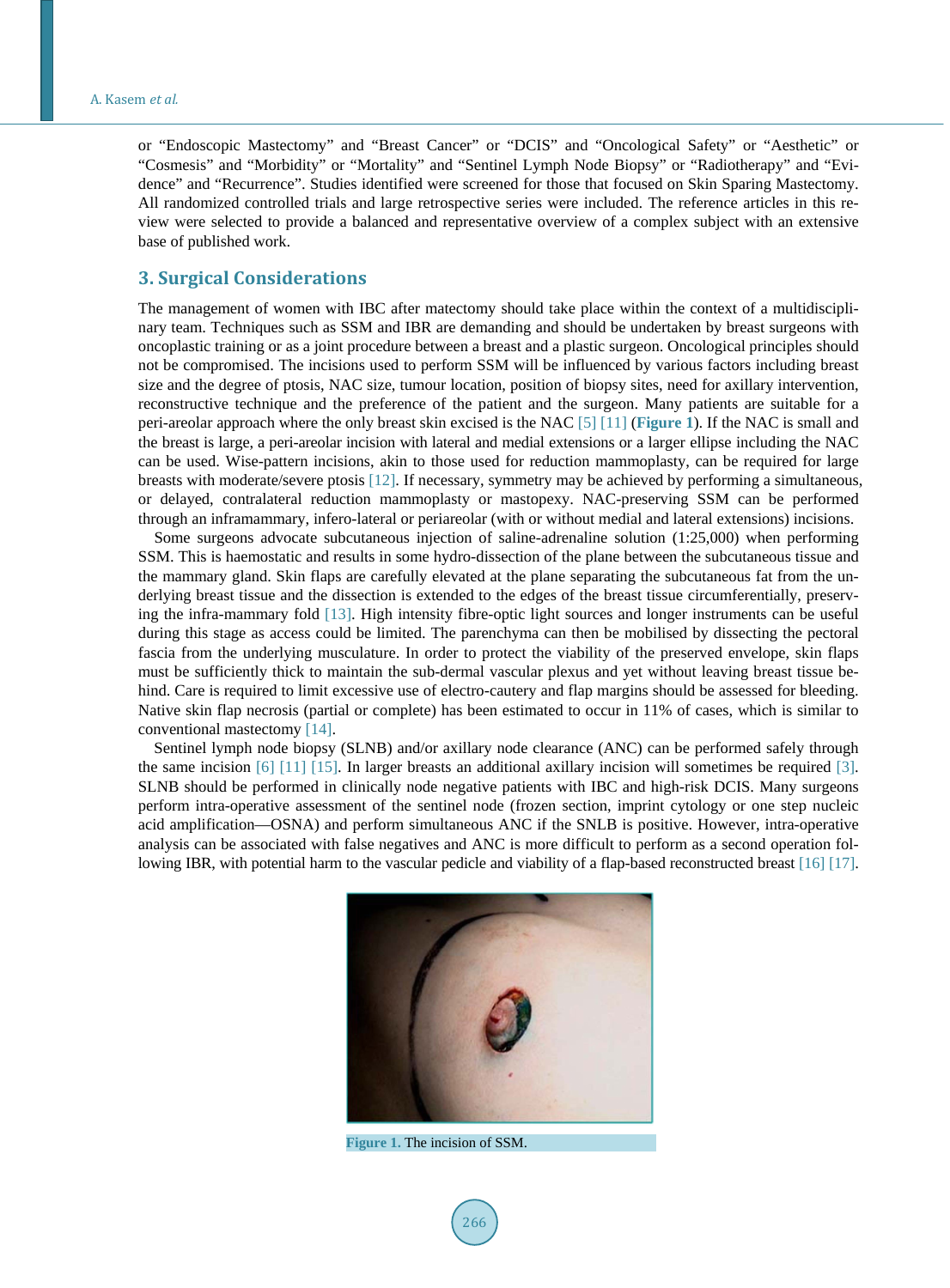It should be noted however that the false negatives associated with the SLNB are usually due to the presence of micrometastases or isolated tumour cells. This minimal nodal disease does not usually require ANC. An alternative approach is to perform a day-case sentinel node biopsy one or two weeks beforehand so that nodal status is accurately established prior to SSM and IBR [\[18\].](#page-12-14)

Endoscopic video-assisted surgery has been successfully employed for a range of aesthetic and plastic surgery procedures including those relating to the breast. The technique has been extended to the treatment of both benign and malignant breast conditions [\[19\].](#page-12-15) Yamashita *et al.* have described the use of a 2.5 cm axillary incision and skin traction to create a working space, allowing partial or total glandular resection and SLNB+/−ANC to be successfully performed. Operating times and blood loss were comparable to open surgery and all surgical margins were clear. The conversion rate to open surgery was low. Wounds healed with minimal scarring and the approach was associated with high levels of patient satisfaction [\[20\].](#page-12-16) Similarly, small peri-areolar incisions can be made to facilitate endoscopic breast conserving surgery for early-stage IBC [\[21\]](#page-12-17) [\[22\].](#page-12-18) Some studies have also reported immediate reconstruction with endoscopic harvest of the latissimusdorsi (LD) flap [\[23\]](#page-12-19) or endoscopic creating pocket for prosthetic implant [\[24\].](#page-12-20) Kitamura *et al.* compared patients undergoing SSM and IBR, using an implant, with or without endoscopic assistance. The addition of endoscopy was associated with a longer op-erating time but significantly smaller scars and greater patient satisfaction [\[25\].](#page-12-21) It is noteworthy that these reports stem from relatively small studies from single institution and superiority over conventional techniques has not been demonstrated. Furthermore, it is critical that the surgical margins and oncological outcomes need to be examined carefully in the context of endoscopic mastectomy.

## **4. Reconstructive Options Following SSM**

The options of various reconstructive techniques following SSM require careful consideration of several patient related factors and tumour related factors. Patient factors include breast size, ptosis, areola size, patient preference and expectation, general health and smoking status. Tumour related factors include size, location and proximity to the NAC. Preference and experience of the operating surgeon is also taken into account. Occasionally patients may decline any form of reconstruction after mastectomy. Sometimes the prognosis may be so poor that any breast reconstruction is unwarranted [\[26\].](#page-13-0) For those who are suitable and choose to have breast reconstruction, prosthetic implants and/or autologous tissue or fat could be used. First is to reconstruction the breast mound and then concerns about the nipple and areola complex could be addressed [\[27\].](#page-13-1)

#### **4.1. Prosthetic Implants**

Conventional mastectomy is associated with significant loss of the native skin envelope, complicating implant only reconstruction. It is therefore necessary to use an expandable implant or a tissue expander and to exchange this at a second operation once the remaining skin has stretched to accommodate the desired fixed volume implant. Although expandable implants are still commonly used, the advent of SSM has meant that implant-based reconstruction can now often be performed in a single stage procedure, or if a two stage procedure is needed, the number of inflations can be minimised. The implant is positioned in a sub-muscular pocket superiorly and in a sub-fascial pocket inferiorly. The results of this approach in terms of breast volume, shape and symmetry are favourable with complication rates as low as 8.3% [\[28\].](#page-13-2) A prospective study by Woerdeman *et al.* reported 400 implant only reconstructions following SSM, identifying patient related risk factors associated with complications. The study recommended particular caution in obese patients who smoke (32% loss of implant) and in large breasted women (27% loss of implant) [\[29\].](#page-13-3) In a separate study, the same authors found patient age and experience of the operating surgeon to be associated with a greater risk of post-operative complications [\[30\].](#page-13-4)

#### **4.2. The Role of Acellular Dermal Matrix**

Acellular dermal matrix (ADM) products such as Alloderm®, DermaMatrix®, Permacol®, SurgiMend®, Allomax<sup>®</sup>, FlexHD<sup>®</sup>, DermaCell<sup>®</sup>, Veritas<sup>®</sup>, and Strattice<sup>®</sup> have recently emerged as useful adjuncts in implant-based reconstruction following SSM [\[31\].](#page-13-5) These products are derived from the human dermis (Alloderm<sup>®</sup>, FlexHD®, Allomax®, DermaCell®), porcine dermis (Strattice®), bovine dermis (SurgiMend®) or bovine pericardium (Veritas®) through special processing procedures which remove cellular contents and leave a sterile acellular matrix of natural biological components that promotes rapid revascularization and cell repopulation. ADMs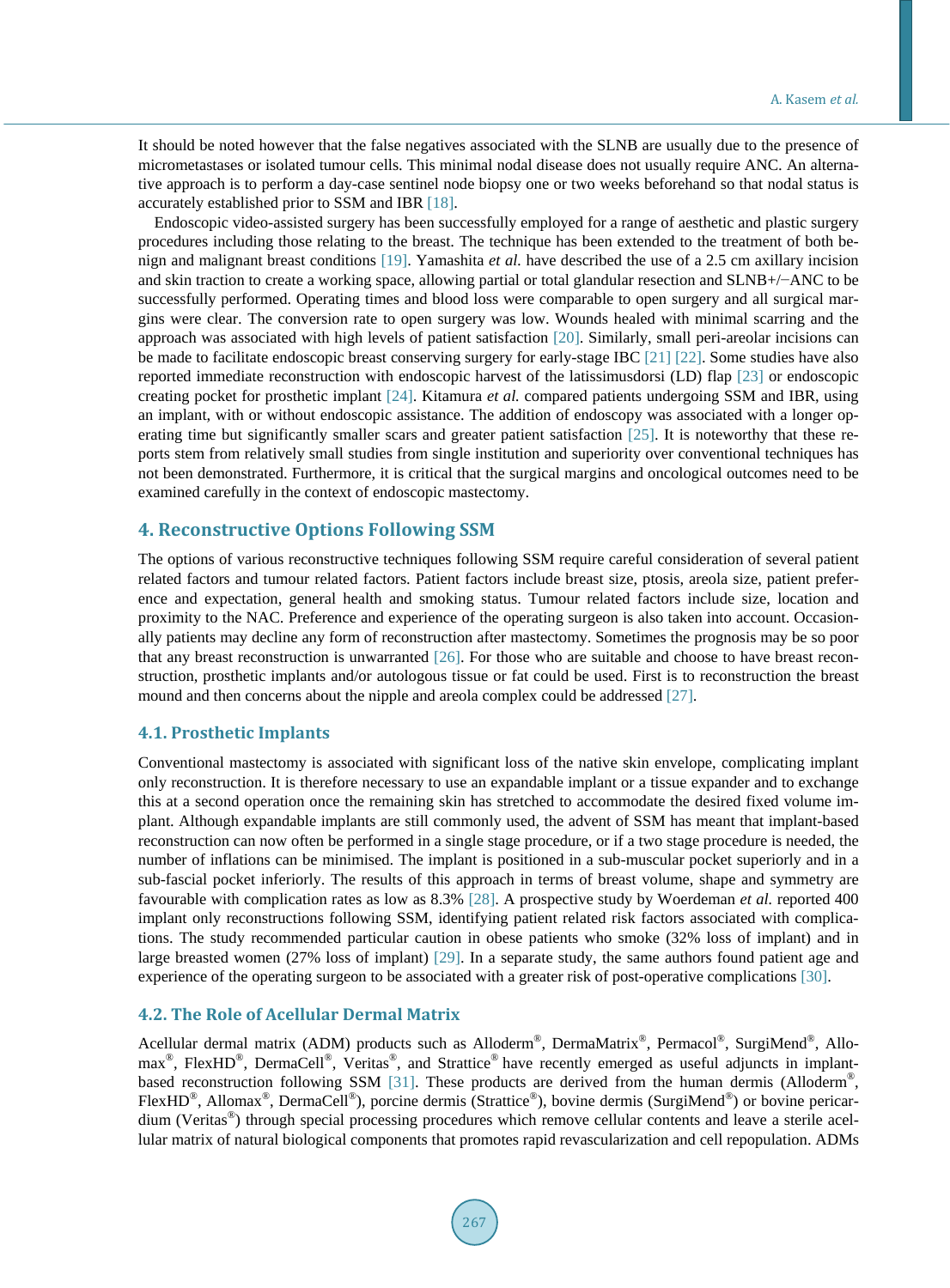have been shown to incorporate well into tissues with no rejection and their use seems to be associated with a lower risk of capsule formation but a higher incidence of seromas and infection [\[32\].](#page-13-6) The various ADM products vary in their physical properties (such as tensile strength, thickness, and elasticity), incorporation rate, associated inflammatory reactions, the need for orientation and antibiotics impregnation. The ideal ADM does not exist. Comparisons between the various types of ADM on clinical efficacy, complications and costs are required to determine the best available ADM to use in clinical practice [\[31\].](#page-13-5) In the USA, Alloderm is currently the most widely used in breast surgery with a very low incidence of inflammatory reactions. **Based on their experience,** the authors of this review article prefer to use SurgiMend due to its favourable physical properties and good handling, high incorporation rate and extremely low incidence of inflammatory reactions (**[Figure 2](#page-4-0)**).

ADMs are sutured to the lower edge of the pectoralis major muscle superiorly and to the infra-mammary fold inferiorly thus providing cover and support to the lower pole of the implant. This approach allows the use of a larger implant volume, improves lower pole projection and facilitates faster tissue expansion. Although prior or post-mastectomy radiation decreases the extent of incorporation into the host tissues due to reduced neovascularisation, however RT does not preclude the use of ADM in breast reconstruction and the authors of this article prefer using the ADM prior to RT. Often this group of patients also required adjuvant chemotherapy. Hence there is time during the chemotherapy to allow adequate incorporation of ADM before the blood supply is compromised by RT (**[Figure 3](#page-5-0)**).

A recent study which compared use of ADM versus conventional sub-pectoral implant, revealed significantly larger initial fill volumes and fewer sessions required for inflation with no differences in complication rates between the two groups [\[33\].](#page-13-7) A non-randomised large series of 361 women undergoing implant with or without ADM did not reveal any differences in infection rates between two groups [\[34\].](#page-13-8) However, ADM was associated with adherence to skin in all cases, particularly after RT.

More recently a titanium-coated polypropylene mesh (TCPM) has been introduced as a biocompatible synthetic alternative to biological ADMs [\[35\].](#page-13-9) This relatively cheaper type of matrix (TiLoop® Bra) is unsuitable for cases with thin skin and subcutaneous tissue.

In women with large breasts undergoing reduction pattern SSM, a de-epithelialised dermal flap (Autoderm) can be used to cover the lower pole of the implant thus providing a valid alternative to allogenic grafts with an acceptable complications rate [\[36\].](#page-13-10)

## **4.3. Autologous Flaps**

<span id="page-4-0"></span>The LD flap, introduced by Schneider in 1977, was once the standard for autologous breast reconstruction [\[37\].](#page-13-11) A variety of other flaps and prosthetic materials are now available but the LD myocutaneous flap is still in common usage. The LD is often combined with an implant for use in a single-stage procedure, where it serves to improve coverage of the prosthesis and improve the final breast contour [\[38\]](#page-13-12) (**[Figure 4](#page-5-1)**).



**Figure 2.** This 45 years old woman underwent bilateral SSM and immediate breast reconstruction using an implant and acellular dermal matrix.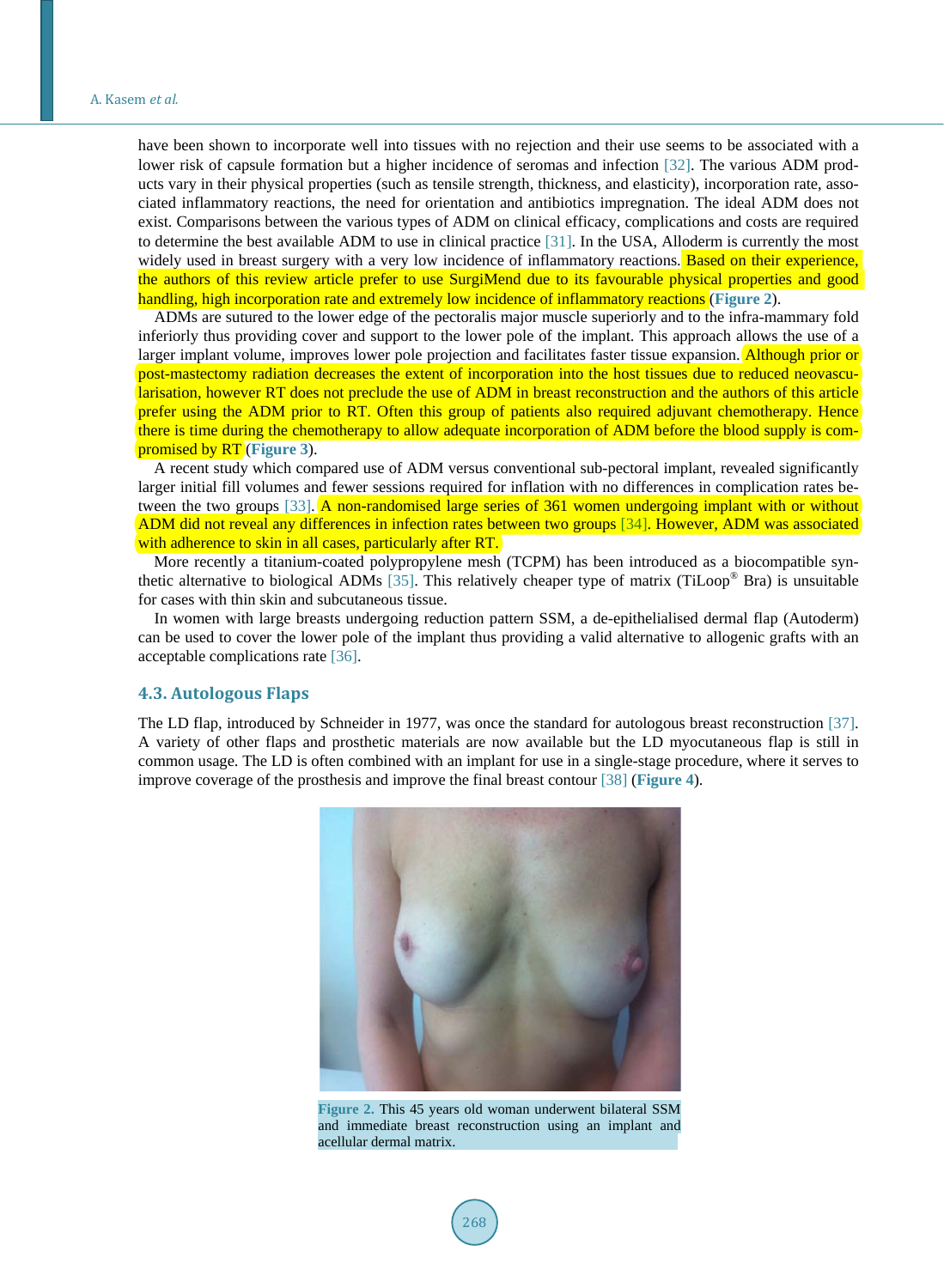<span id="page-5-0"></span>

**Figure 3.** Bilateral SSM and immediate implant based reconstruction with subsequent nipple reconstruction (using local flaps) in a 47 years old woman (a BRCA2 gene carrier with bilateral breast cancers). The patient also had adjuvant chemotherapy and radiotherapy to the right breast.

<span id="page-5-1"></span>

**Figure 4.** This 50 years old lady underwent left SSM and immediate breast reconstruction using the LD flap and an implant. She subsequently had nipple reconstruction using a local flap and micropigmentation.

The TRAM (Transverse Rectus Abdominus Myocutaneous flap) [\[39\]](#page-13-13) can be used either as a local pedicle or a free tissue transfer flap [\[40\].](#page-13-14) In one study, comparing 85 patients undergoing TRAMs, implant-based or LD reconstructions, the mobility and consistency of the reconstructed breast are more closely resembled the natural breast in patients with TRAM flaps [\[41\].](#page-13-15) Patients with TRAM flap reconstruction also report high levels of satisfaction with good aesthetic result [\[42\].](#page-13-16) However, TRAM flap reconstruction causes bulging at the lower inner part of the breast and can be associated with donor site complications such as abdominal wall weakness and has been largely replaced by muscle-sparing free flaps such as the deep inferior epigastric perforator (DIEP) flap derived from the abdominal wall.

The DIEP flap, described by Holmstrom [\[43\]](#page-13-17) and popularised by Blondeel [\[44\],](#page-13-18) allows large volume tissue transfer with donor site advantages over the TRAM flap. Preservation of total abdominal musculature and aponeurotic layers reduces complications such as muscular weakness, asymmetry, bulging and hernias [\[45\].](#page-13-19) The DIEP and superficial inferior epigastric artery (SIEA) flaps are able to transfer the same tissue from the abdomen as the TRAM flap without sacrificing the rectus muscle or fascia [\[27\].](#page-13-1) The neo-breast consists primarily of fat and skin like the native organ and furthermore patients benefit from an improved abdominal contour. However, the procedure can be technically demanding and the limited surgical access associated with SSM can cause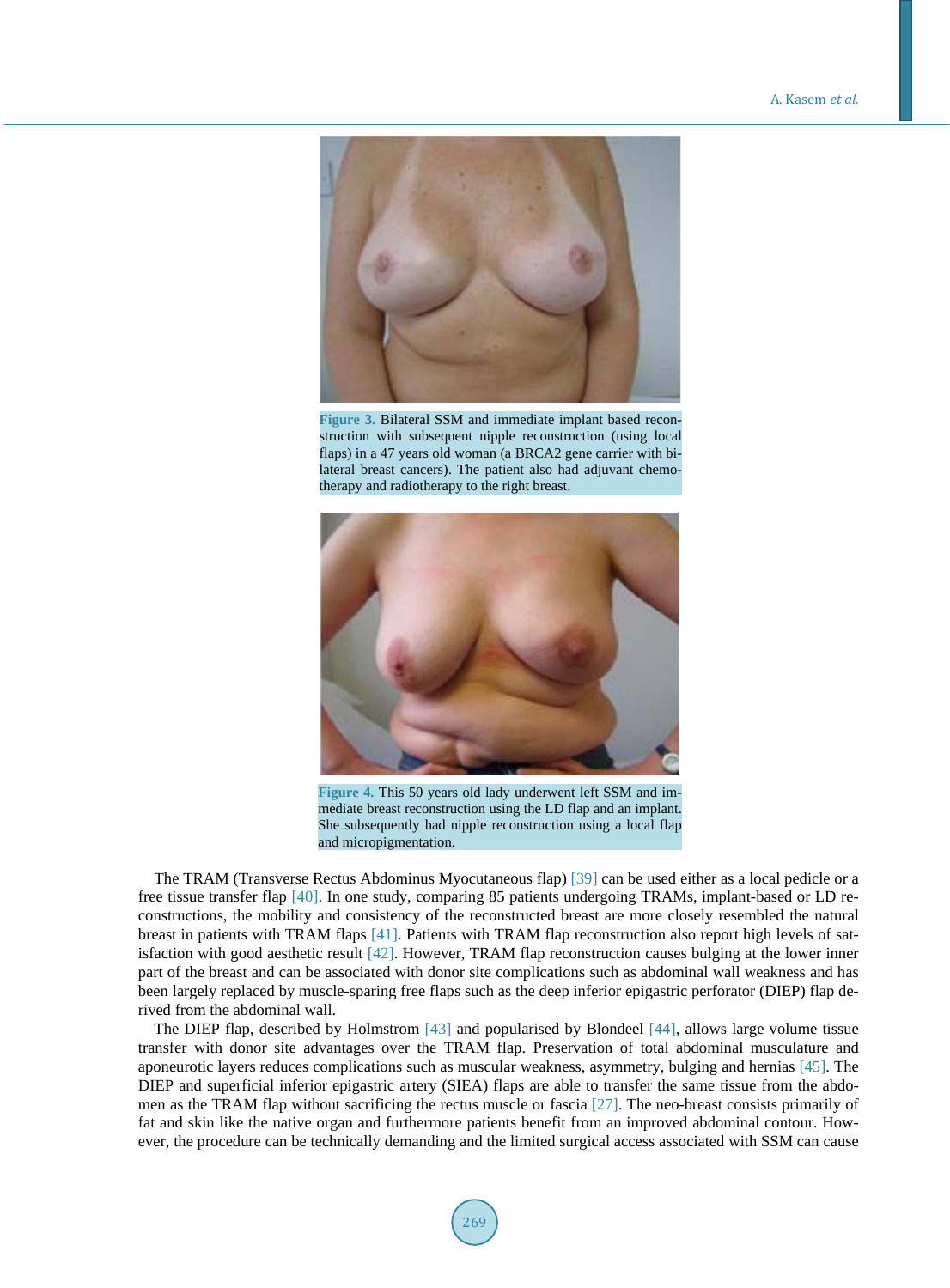difficulties in the identification and dissection of recipient vessels.

In a review of a series of 30 breast reconstructions with DIEP flap, with an average follow-up of 29 months, breast skin complications were noted in 2 patients manifesting as small areas of necrosis. Partial flap losses were observed in 2 patients representing less than 15% of the total area. There was only one case of total flap loss and one case of local recurrence during the follow-up period. Patients reported high levels of satisfaction with the outcome [\[46\].](#page-14-0) In a study of 42 patients, SSM and IBR using the DIEP flap was compared to breast conservation and found to be associated with comparable quality of life and significantly better cosmetic outcome [\[47\].](#page-14-1)

The use of soft tissue from the gluteal region as a free flap was introduced by Fujino *et al.* in 1975 [\[48\].](#page-14-2) In 1995, the free superior gluteal artery perforator (S-GAP) flap was used for autologous breast reconstruction [\[49\].](#page-14-3) This allowed free transfer of skin and fat without sacrifice of the gluteus maximus, thereby minimising donor site complications. In addition it is sometimes possible to anastomose nerves, harvested with the flap, to local branches at the recipient site and provide limited sensation to the flap [\[44\].](#page-13-18) This approach is particularly useful when the abdomen is not suitable nor preferable as a donor site. In a study of 142 GAP flaps, the superior-GAP flap was found to have significant advantages over the inferior-GAP flap. Guerra et al reported low morbidity, 98% flap survival, good cosmetic results and high levels of patient satisfactio[n \[50\].](#page-14-4)

Several other free flaps have been described for autologous breast reconstruction including the myocutaneous transverse upper gracilis free flap (TUG) [\[51\]](#page-14-5) [\[52\].](#page-14-6) There are also reports in the literature of free omental flaps, harvested laparoscopically, being used for IBR following SSM [\[53\].](#page-14-7)

Myocutaneous flaps could allow replacement of the small area of excised skin if required during SSM and aim to replace the approximate the total volume of breast tissue removed with or without the assistance of a prosthetic implant.

In a survey of 453 female plastic surgeons from USA and Canada questioned on which method of reconstruction they would choose if they had breast cancer, 66% preferred implant based over autologous breast reconstruction [\[54\].](#page-14-8)

#### **4.4. The Role of Fat Transfer**

Autologous fat transfer has recently gained increasing popularity as an adjunct technique to reconstructive breast surgery [\[55\].](#page-14-9) Autologous fat can be used as whole fat or processed, in order to enhance the numbers of regenerative adipose cells in the harvested fat prior to injecting it into the breast. The processing techniques include, saline washing, centrifugation and/or enzymatic degradation and aims to reduce the incidence of fat necrosis and reabsorption. Serial lipofilling seems to be a safe and effective technique that can improve the contours of the reconstructed breast and create a subcutaneous plane in the irradiated breast, thus reducing implant related complications, such as capsule formation [\[56\].](#page-14-10) Asymmetric defects can be also corrected using lipomodelling. However, the published studies are relatively small and have a short clinical follow-up duration. Therefore, larger studies, with longer clinical follow-up, are required in order to determine the long-term efficacy and safety of this technique.

#### **5. Oncological Considerations**

The main oncological concern in SSM is that residual breast tissue within the skin envelope may manifest later as LR. Histological studies following conventional mastectomy have confirmed the presence of residual glandular tissue in 5% of all biopsies taken from the operating field [\[57\].](#page-14-11) Torresan *et al.* performed histological analysis of skin sparing mastectomy flaps from patients with invasive breast cancer who were marked up for SSM and then had conventional mastectomy performed and found the prevalence of residual breast tissue to be 59.5% and residual disease to be 9.5% in the portion of the specimen that would have been left in-situ had the patient undergone SSM. The presence of breast tissue and residual disease was significantly associated with skin flaps thicker than 5 mm [\[58\]](#page-14-12) [\[59\].](#page-14-13)

Ho *et al.* performed histological examinations of the skin and subcutaneous tissue of 30 conventional mastectomy specimens and found that the skin flaps (excluding the NAC) were involved in 23% (7 of 30) of cases. In 5 cases, the skin involved was situated directly over the tumour. Significant risk factors for this were skin tethering, large tumour size and peri-neural infiltration [\[60\].](#page-14-14) Despite this, the incidence of LR following SSM for IBC has been investigated by Lanitis et al and found to comparable to conventional mastectomy [\[61\].](#page-14-15)

Although there are no large randomised trials comparing conventional mastectomy to SSM, a meta-analysis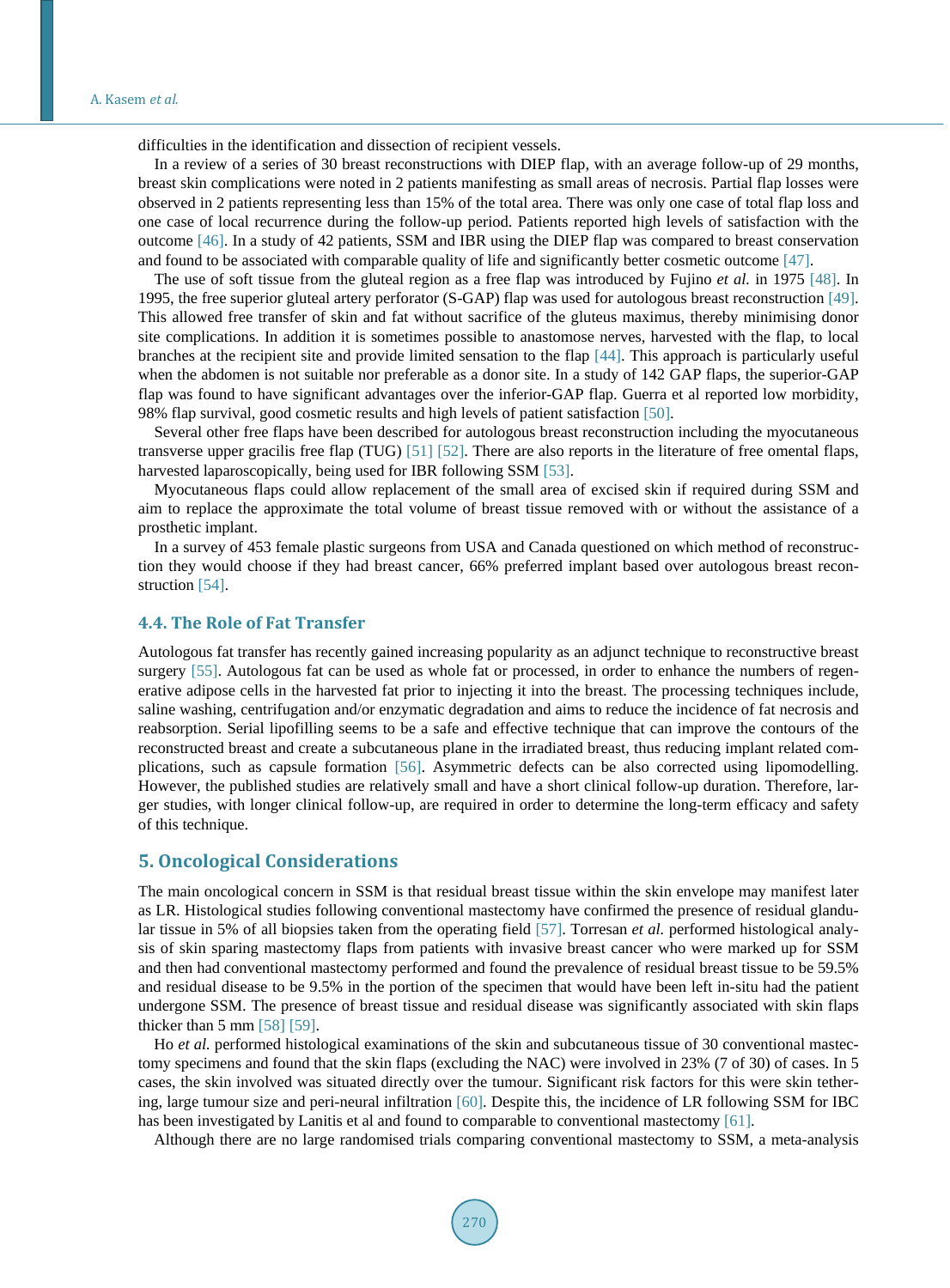of 9 observational studies was published in 2010. In this study, 3739 patients were included, 30% of women underwent SSM. The median follow-up in the included studies was between 15 and 101 months [\[62\].](#page-14-16) All the included studies were retrospective and non-randomised, but there was no significant difference in stage or grade between the 2 groups. This meta-analysis found no significant difference in local recurrence rate between SSM and standard mastectomy (SSM 3.8% - 10.4% vs conventional mastectomy 1.7% - 11.5%). The meta-analysis showed that the incidence of distant relapse was lower in the SSM group however this finding should be interpreted with caution since the tumour grade was not adequately assessed in the studies analysed [\[62\].](#page-14-16) The B06 trial (a randomized clinical trial comparing total mastectomy and segmental mastectomy with or without radiation in the treatment of breast cancer) found a roughly equivalent 10% local recurrence rate at 20 years in the mastectomy treated group [\[1\].](#page-11-0)

A large retrospective series from a single centre reported outcomes in 1810 patients undergoing either SSM (799 patients) or standard mastectomy (1011 patients). After adjusting for disease stage and age there was no significant difference in disease-free survival or local recurrence rates [\[63\].](#page-14-17)

Many patients requiring mastectomy have T3 tumours. Though evidence for the safety of SSM for these tumours is less clear, the results of early studies are encouraging. In a study of 38 patients with tumours considered to be at high risk of LR, only one case (2.6%) developed a LR after SSM and IBR after a median 53 months of follow-up, despite 10 (26%) patients had systemic recurrences [\[64\].](#page-14-18) Foster et al performed SSM and IBR on a prospective cohort of 25 patients with stage 2b or 3 disease and reported an overall post-operative complication rate of 13% and only one LR after 4 years of follow-up [\[65\].](#page-14-19)

Neo-adjuvant chemotherapy may be administered to patients with T3 tumours in an attempt to down-stage disease. This may facilitate SSM in a breast that may otherwise have required conventional mastectomy. Alternatively, it may even facilitate breast conservation surgery, avoiding the need for a mastectomy altogether. Radiotherapy should be given to all patients with locally advanced or high risk breast cancer, however its timing in relation to treatments such as SSM and IBR has yet to be established.

It is unlikely that large multi-centre randomised studies comparing conventional mastectomy and SSM will take place. Although the above studies are retrospective and usually with relatively small number of patients, there is reasonable evidence that SSM is a safe oncological operation for T1, T2 and multi-centric tumours. Moreover, there is evidence that SSM combined with IBR does not significantly delay adjuvant therapy, as some clinicians had feared [\[66\].](#page-15-0)

The predicting and risk factors for LR after SSM are related to both tumour and patient characteristics. LR may be a reflection of the underlying tumour biology rather than the amount of skin preserved during SSM or the choice of reconstructive technique. Many of these studies found that tumour size, stage, lymph node positivity and poor differentiation were all risk factors for LR [\[7\]](#page-12-3) [\[67\].](#page-15-1) The management of LR after SSM and IBR can be problematic and LR is associated with poor prognosis [\[63\].](#page-14-17) LR can be treated locally with surgical excision and RT and systemically with chemotherapy or endocrine therapy [\[61\].](#page-14-15) Removal of the reconstructed breast/ implant may be required. The anatomical location of recurrence has been shown to have prognostic implications. A study by Langstein *et al.* showed that cutaneous or subcutaneous LR was associated with a better overall survival and lower risk of distant metastases and better response to treatment than LR within the chest wall [\[68\].](#page-15-2)

#### **6. SSM for DCIS**

A mastectomy may be necessary for extensive, multi-focal or recurrent DCIS.

The incidence of LR following conventional mastectomy for DCIS ranges from 1% - 3% [\[69\],](#page-15-3) with cure rates of approximately 98% (breast cancer-specific mortality of 0.59%) [\[70\].](#page-15-4) SSM and IBR is a good option for women undergoing mastectomy for DCIS. Radiotherapy may adversely affect the appearance of a reconstructed breast but is not usually required in DCI[S \[71\].](#page-15-5)

In one series of 95 patients undergoing SSM and IBR for DCIS, 93 (98%) were alive and disease free after a median follow-up of 3.7 years. The overall local recurrence rate was 3 of 93 patients (3%) [\[72\].](#page-15-6) A retrospective review of 223 patients with DCIS treated by SSM and IBR, the same author reported an LR rate of 3.3%, with high tumour grade and surgical margins <1 mm as risk factors with a mean follow-up of 82 month[s \[69\].](#page-15-3) Finally, in a retrospective long-term follow-up study of 44 patients who underwent SSM and IBR for DCIS, there were no local or distant recurrences after 9.8 years [\[73\].](#page-15-7) These retrospective studies have all demonstrated that SSM and IBR for DCIS is oncologically safe with low local recurrence rates. However, prospective randomised data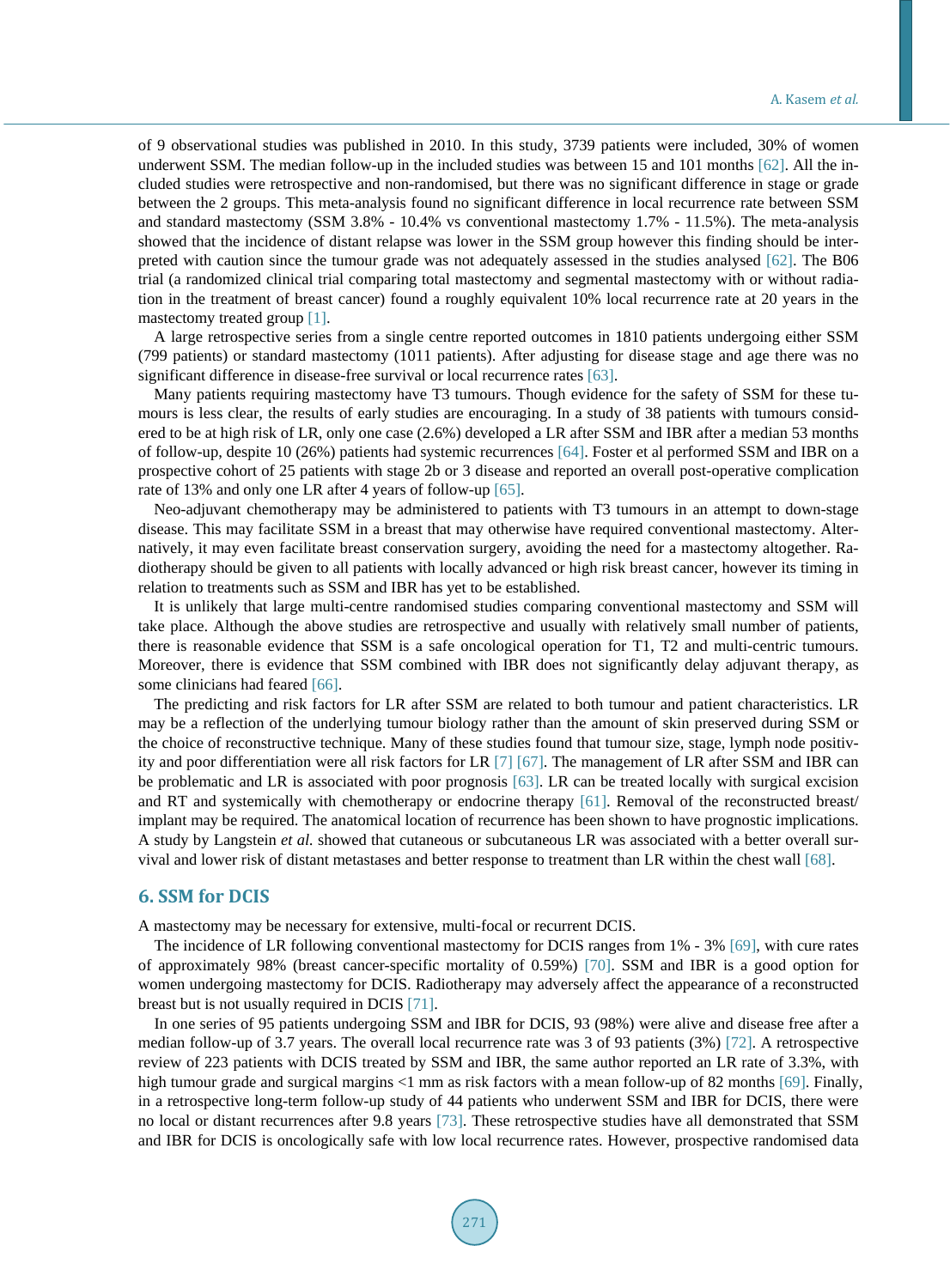to confirm these findings are lacking. There is no evidence that RT after mastectomy is indicated for patients undergoing SSM for DCIS with margins greater than 5 mm, however its potential role in women with close of positive margins for high grade DCIS is not known [\[74\].](#page-15-8)

# **7. Preservation of the Nipple-Areola Complex**

It has traditionally been held that the NAC should be removed as the NAC and its adjacent ducts may contain tumour cells that have spread along the ducts from the primary tumour. This concept was based on older studies that demonstrated occult tumour in the region of the NAC [\[13\].](#page-12-9) Recent evidence has shown that the risk of tumour involvement in the NAC has been overestimated [\[75\]](#page-15-9)[-\[77\].](#page-15-10) In many patients removal of the NAC may be an over-treatment and hence some surgeons have attempted preservation in view of the cosmetic and psychological benefits (**[Figures 5](#page-8-0)**).

In a retrospective series of 286 SSM specimens, 16 (5.6%) were found to contain tumour in the NAC [\[75\].](#page-15-9) Nodal positivity, sub-areolar tumour location and multi-centricity were significant risk factors. If multi-centric and sub-areolar tumours were excluded, the NAC was involved in 3% of cases. Another series of 140 mastectomies also found tumour size and nodal positivity to be risk factors for NAC involvement. The primary tumour was situated within 2.5 cm of the areola in all 22 cases in which the NAC was positive [\[76\].](#page-15-11) A retrospective study of 217 mastectomy specimens reported NAC tumour involvement in 23 cases (10.6%) [\[77\].](#page-15-10)

Frozen sections of retro-areolar tissue can be used to attempt to preserve the NAC. In one study of 112 women who underwent SSM with breast cancer more than 2 cm from the NAC, frozen sections of the subareolar tissue were negative for tumour in 61 cases (54.5%) and hence enabling NAC preservation. The NAC was excised in the other 51 cases [\[78\].](#page-15-12) The cosmetic results after SSM and IBR (using LD or TRAM flaps) were independently evaluated as excellent or good in 102 out of these 112 (91%) patients. However the cosmetic satisfaction was significantly better after preservation of the NAC ( $P = 0.001$ ). Six (5.4%) recurrences occurred in these 112 patients who underwent SSM compared with 11 (8.2%) of 134 patients who had undergone conventional mastectomy during the same 6-year period, although this difference is likely to reflect differences in the cases chosen for conventional mastectomy. Only one LR occurred in the NAC preservation group [\[78\].](#page-15-12)

<span id="page-8-0"></span>In another retrospective study of 219 mastectomies, 20% of NACs were found to be involved, consisting of 9.4% of stage 1 - 2 tumours and 30% of stage 3 tumours. The NAC was involved in only 2.5% of peripheral tu-mours vs. 68% of central lesions [\[79\].](#page-15-13) Tumour size and distance to the nipple on mammography have been identified as independent predictors of NAC involvement that may aid pre-operative planning [\[80\].](#page-15-14) Axillary lymph node involvement and lymphovascular invasion have also been shown to be significant risk factors [\[81\].](#page-15-15) An-



**Figure 5.** Bilateral skin and nipple areolar sparing mastectomy with IBR with Becker expandable implants and aellular dermal matrix (surgimend).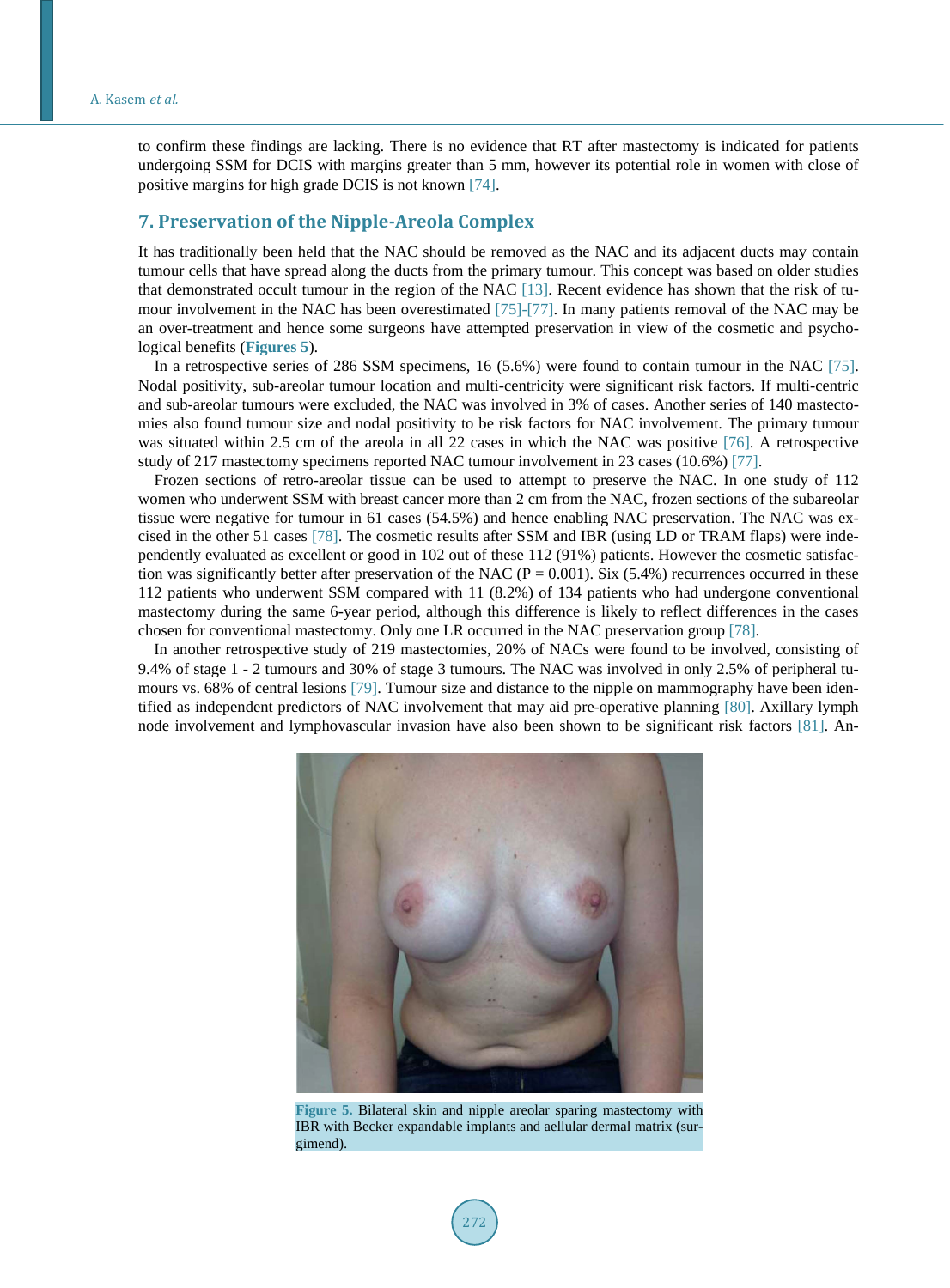other study of 115 cases undergoing NAC sparing mastectomy (NSM) for prophylaxis (75 women) or for breast cancer (40 women), the occult nipple involvement rate was only 5.2[% \[82\].](#page-15-16)

Some patients will lose part or all of the NAC after NSM due to impaired NAC vascular supply. This has been reported to occur in between 6 and 33% of cases [\[83\]](#page-15-17)[-\[85\].](#page-16-0) Crowe et al reported 54 SSM in 44 patients with preservation of NAC that was clinically thought to be disease-free. Nipple core biopsy frozen sections were performed. 6 out of these 54 biopsies were positive for tumour, necessitating removal of NAC. Of the remaining 48 women with NSM, 3 cases had partial NAC loss [\[85\].](#page-16-0) Nipple sparing mastectomy (NSM) performed through a skin incision on the lateral aspect of the breast, rather than a peri-areolar skin incision, has been shown to reduce the risk of ischaemic complications for the nipple  $(2.8\% \text{ vs. } 59.7\%)$ . In addition to ischaemic complications, impaired sensitivity of the NAC seems to affect most patients to some extent, though some resolution with time can occur [\[86\].](#page-16-1) 

In a recent comprehensive review of the literature on NSM, Mallon *et al.* concluded that NSM is appropriate in carefully selected patients and all patients should have retroareolar tissue sampling. The review demonstrates strong evidence that NSM is appropriate in cases of well circumscribed single or multifocal lesions (grade 1 to 2) that have a tumor-to-nipple distance greater than 2 cm. Tumors should not have lymphovascular invasion, axillary node metastasis, or human epidermal growth factor receptor-2 positivity [\[87\].](#page-16-2)

Therefore, it would appear oncologically safe to perform SSM with NAC preservation for prophylactic cases, for DCIS and for smaller tumours of low stage provided the tumour is not close to the NAC and a frozen section of the subareolar tissue protocol is followed. Patients with clinically apparent involvement of the NAC or adjacent skin, bloody nipple discharge, inflammatory or retro-areolar cancers should not be offered NAC preservation.

Patients must be informed that NAC excision may still be required if residual carcinoma is identified on definitive histology of the retro-areolar tissue or if significant necrosis of nipple occurs.

Some groups have reported the use of radiotherapy to the NAC in addition to employing a frozen-section protocol [\[88\]](#page-16-3) [\[89\].](#page-16-4) One study of 106 NSM with intra-operative RT to the NAC in which two thirds were done for invasive disease, reported one LR at a mean follow-up of 13 months. Around 10% of patients experienced partial NAC necrosis and 5% total NAC necrosis [\[88\].](#page-16-3) In another study of NAC preservation, 10 patients were administered RT to NAC post-operatively. Around half of these experienced some loss of nipple sensation or non significant necrosis [\[89\].](#page-16-4) More randomised studies with long term follow-up would be required to determine if these approaches improve local control and see if ischaemic complications could be minimised.

An alternative to NAC-sparing SSM is to remove the nipple but preserve the areola—areola-sparing mastectomy (ASM). In an analysis of 217 mastectomy specimens the areola was involved in 2 of 23 cases that NAC was involved with tumour. This represented 0.9% of all the mastectomy specimens [\[77\].](#page-15-10) Access for ASM is facilitated by medial and lateral extensions to the skin incision encircling the nipple. This may achieve a superior aesthetic outcome compared to conventional SSM, only requiring a subsequent nipple reconstruction, if requested by the patient. The patient could save the need of nipple areolar tattooing after the further nipple reconstruction. Unfortunately, nipple reconstruction using one of the conventional local flap techniques is problematic in this situation.

In a series of 17 ASM with IBR, the only reported complication was a wound infection in one patient. Although 10 of the cases were done for prophylaxis, there was no local or distant recurrence over median follow-up of 24 months [\[90\].](#page-16-5)

If the NAC need removal for oncological reason, various options of nipple reconstruction are available such as using local tissue flap (**[Figure 6](#page-10-0)**) or nipple sharing technique (removing a wedged graft of nipple from contralateral breast and be transferred and grated onto a deepithelized new nipple position in the reconstructed breast) (**[Figure](#page-10-1) 7**). Reconstruction of NAC using labial skin is also reported. Subsequent tattooing of nipple areolar area could then follow.

#### **8. Radiotherapy and SSM**

Most women undergoing mastectomy for breast cancer do not require post-mastectomy radiotherapy (PMRT). However, patients with four or more positive regional lymph nodes and large tumours (>5 cm) will be offered RT in view of the proven reduction in LR and improved survival [\[91\].](#page-16-6) There is limited data from a sub-group analysis of Danish trials [\[92\]](#page-16-7) suggesting there is a survival benefit in patients with 1 - 3 positive nodes. The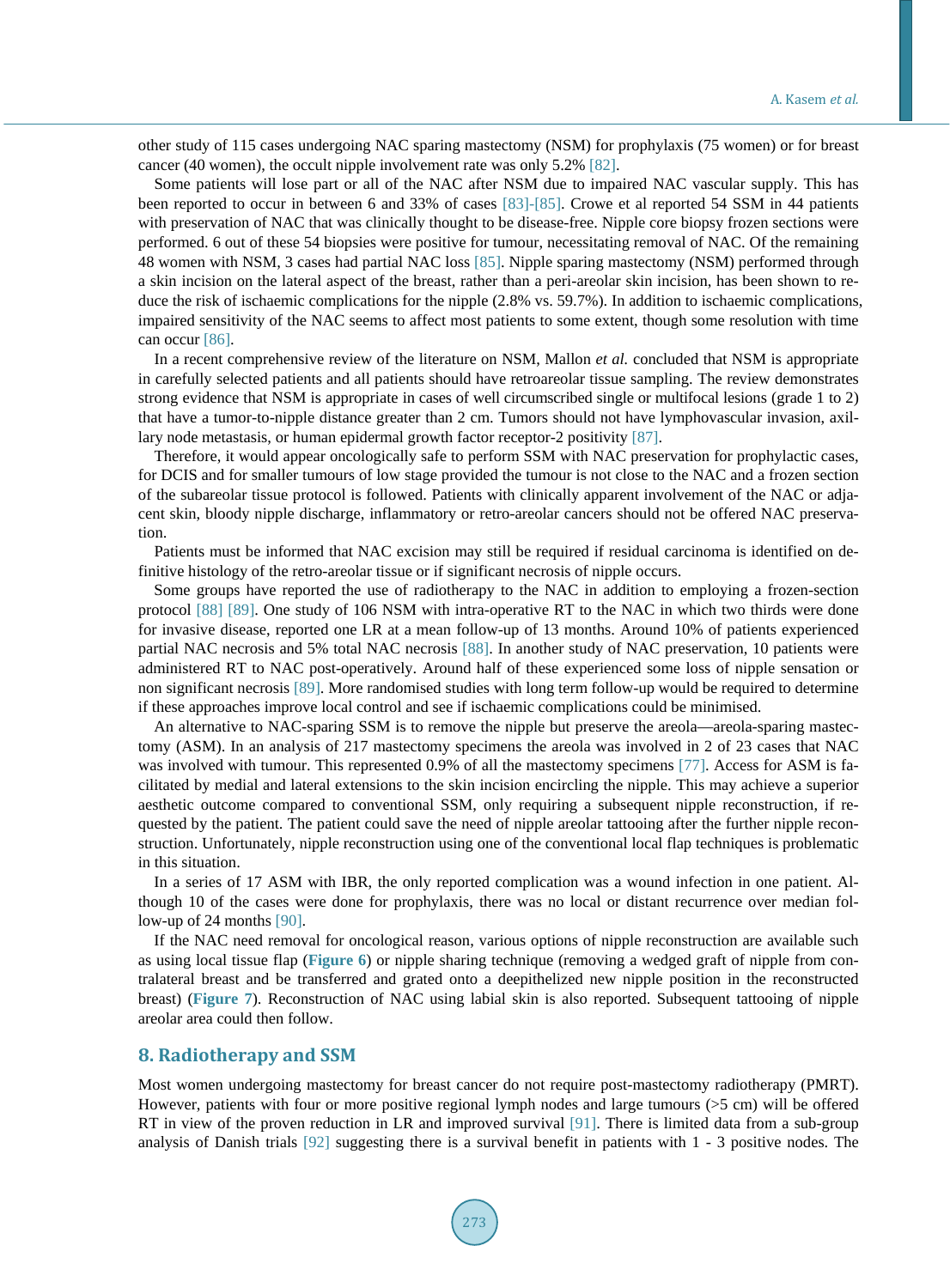<span id="page-10-0"></span>

**Figure 6.** This 38 years old health care professional had right skin-sparing mastectomy and immediate reconstruction using an implant and ADM (SurgiMend) and subsequent reconstruction and micropigmentation of nipple (local flap and tattooing). On the left she underwent left nipple-sparing mastectomy and immediate reconstruction using implant and ADM as a single procedure (prophylactic).

<span id="page-10-1"></span>

**Figure 7.** A patient with bilateral SSM and implant reconstruction with acellular dermal matrix—Surgimend. The nipple-areola complex was preserved on the left and reconstructed of the right nipple using the nipple-sharing technique. A wedge of left nipple was removed inferiorly and grafted onto the right side. The right areolar had subsequent tattooing.

"SUPREMO" trial has been designed to address the benefit in this patient group and in other patients thought to be at intermediate risk of local recurrence [\[93\].](#page-16-8) The frequency of PMRT is therefore increasing, which has complicated the planning of IBR as post-reconstruction radiotherapy is associated with local complications [\[94\].](#page-16-9) In addition to the potential detrimental effect on cosmesis, the planning and delivery of PMRT can be complicated by the presence of the reconstructed breast itself [\[95\].](#page-16-10)

The overall complication rate of PMRT following autologous breast reconstruction ranges from 5% to 16% [\[13\].](#page-12-9) Although results from individual series vary, complications following IBR and PMRT occur in a high proportion of patients [\[96\].](#page-16-11) A study of immediate TRAM reconstructions showed the commonest complications were fat necrosis (16%) and radiation fibrosis (11%) [\[97\].](#page-16-12) Tran *et al.* have recommended that patients who require PMRT should undergo delayed free TRAM flap reconstruction in order to avoid significant late complications such as fat necrosis, volume loss and flap contracture [\[98\].](#page-16-13) Fat necrosis leads to volume loss and hardening of the reconstructed breast and particularly occurs when PMRT is given after IBR using free tissue transfer of skin and fat only (e.g. DIEP flap).

For implant or implant-assisted IBR, PMRT can lead to higher rates of significant capsular-contracture resulting in a poor aesthetic outcome. One study compared 39 irradiated implant reconstructed breasts with 338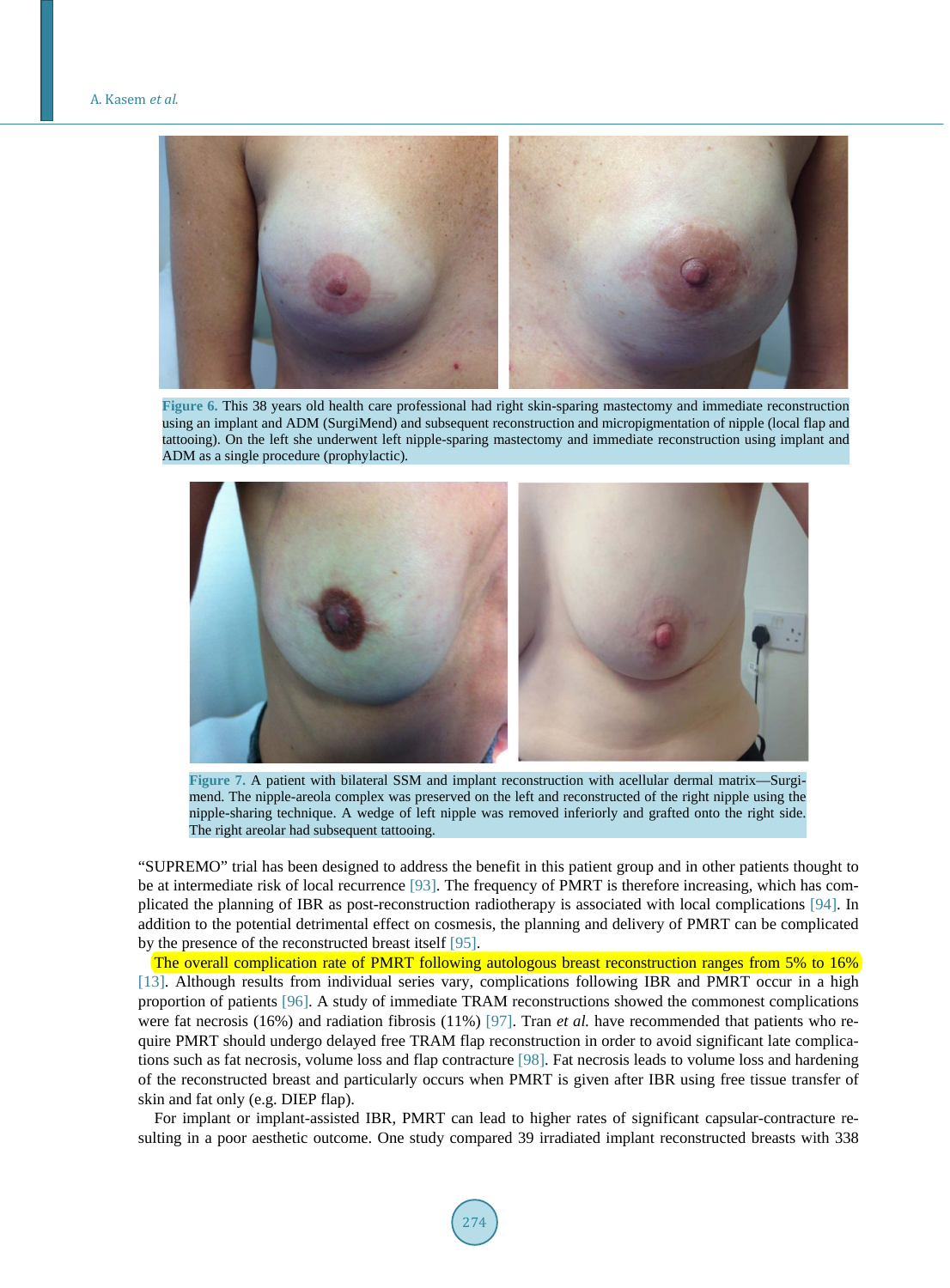non-irradiated reconstructions and found a significant negative effect on the reconstructive outcome with PMRT. The main complications were capsular contracture and post-operative pain, 43% of patients required a capsulotomy [\[99\].](#page-16-14) In another retrospective study on IBR with expander or implant, 68 receiving RT were compared with 75 non-irradiated IBRs. Capsular contracture rates were 68% vs. 40% respectively, patient satisfaction was 67% vs 88%. However, 72% of those irradiated said that they would choose the same form of reconstruction again [\[100\].](#page-16-15)

A systematic review of capsular contracture revealed that various factors are involved in the development of clinically significant capsule formation. Although capsulotomy or capsulectomy is possible, the recurrence rate is high [\[101\].](#page-16-16) This has led some surgeons to recommend that implants-based IBR should be avoided if PMRT is likely [\[96\].](#page-16-11) Alternative approaches are an autologous IBR or a delayed breast reconstruction. More recently, an "immediate-delayed" reconstructive technique has been suggested. A temporary tissue expander can be used deep to the pectoralis major muscle at the time of SSM. Following PMRT, delayed reconstruction can then be done, removing the tissue expander and using a myocutaneous flap and/or implant [\[13\]](#page-12-9) [\[96\].](#page-16-11) This approach could avoid the potential radiotherapy delivery problems and cosmetic disadvantages associated with IBR fol-lowed by PMRT [\[96\].](#page-16-11) Prior to mastectomy, the radiological assessment of tumour size combined with analysis of core-biopsies from the primary tumour and techniques such as SNLB could be used to assess the likelihood of PMRT, thereby facilitating the selection of patients for immediate-delayed reconstruction. However, randomised controlled trials are also required to compare immediate-delayed reconstruction to conventional mastectomy and delayed reconstruction for those women who require PMRT.

Pre-operative radiotherapy can also affect the outcome of SSM and IBR. Hultman and Daiza reported the effects of previous radiotherapy on subsequent SSM and IBR in 37 breasts [\[102\].](#page-16-17) TRAMs, LDs and implants were included. 9 patients (24%) had a SSM flap complication of which 5 required re-operations. Adjuvant treatment with chemotherapy or radiotherapy was not delayed in these patients. Previous irradiation and diabetes were found to be significant risk factors for complications [\[102\].](#page-16-17) Chang *et al.* found a significantly higher frequency of native flap complication and capsular contracture in women who had received pre-operative radiotherapy prior to SSM. TRAM flap reconstruction was also found to be superior to LD + implant after SSM in this group of patients [\[103\].](#page-16-18) These studies are small and larger studies with longer follow-up are required to verify their findings. However, it would appear that women with previously irradiated breasts can still benefit from the advantages of SSM and IBR, as long as the risk of various complications is explained [\[71\].](#page-15-5)

#### **9. Conclusions**

Despite their shortcomings, numerous retrospective and prospective studies have supported the growing evidence that SSM is oncologically safe for early-stage IBC and DCIS with aesthetic and psychological benefits. In the absence of randomised control trials, there is a need for an updated systematic meta-analysis of published studies in order to confirm the oncological safety with overall and disease-free survivals as primary endpoints.

In carefully selected cases, the NAC can be preserved provided that the tumour is node negative, and located more than 2 cm away from the nipple and an intraoperative frozen-section of retroareolar tissue is examined. The optimal cosmetic outcome is found in women who have not had prior RT and those who do not need PMRT. Though neither representing a contraindication to SSM and IBR, the optimal integration of IBR and RT has yet to be determined. Good outcomes require appropriate patient selection, a coordinated oncoplastic and multidisciplinary approach. Patients should be appropriately counselled. Photographs and audit data can be used to illustrate the likely outcome and potential complications.

#### **References**

- <span id="page-11-0"></span>[1] Fisher, B., Anderson, S., Bryant, J., *et al.* (2002) Twenty-Year Follow-Up of a Randomized Trial Comparing Total Mastectomy, Lumpectomy, and Lumpectomy Plus Irradiation for the Treatment of Invasive Breast Cancer. *The New England Journal of Medicine*, **347**, 1233-1241. <http://dx.doi.org/10.1056/NEJMoa022152>
- <span id="page-11-1"></span>[2] (2009) NICE Guideline CG80. Early and Locally Advanced Breast Cancer: Diagnosis and Treatment. <http://guidance.nice.org.uk/CG80/Guidance/pdf/English>
- <span id="page-11-2"></span>[3] Hidalgo, D.A. (1998) Aesthetic Refinement in Breast Reconstruction: Complete Skin-Sparing Mastectomy with Autogenous Tissue Transfer. *Plastic and Reconstructive Surgery*, **102**, 63. <http://dx.doi.org/10.1097/00006534-199807000-00009>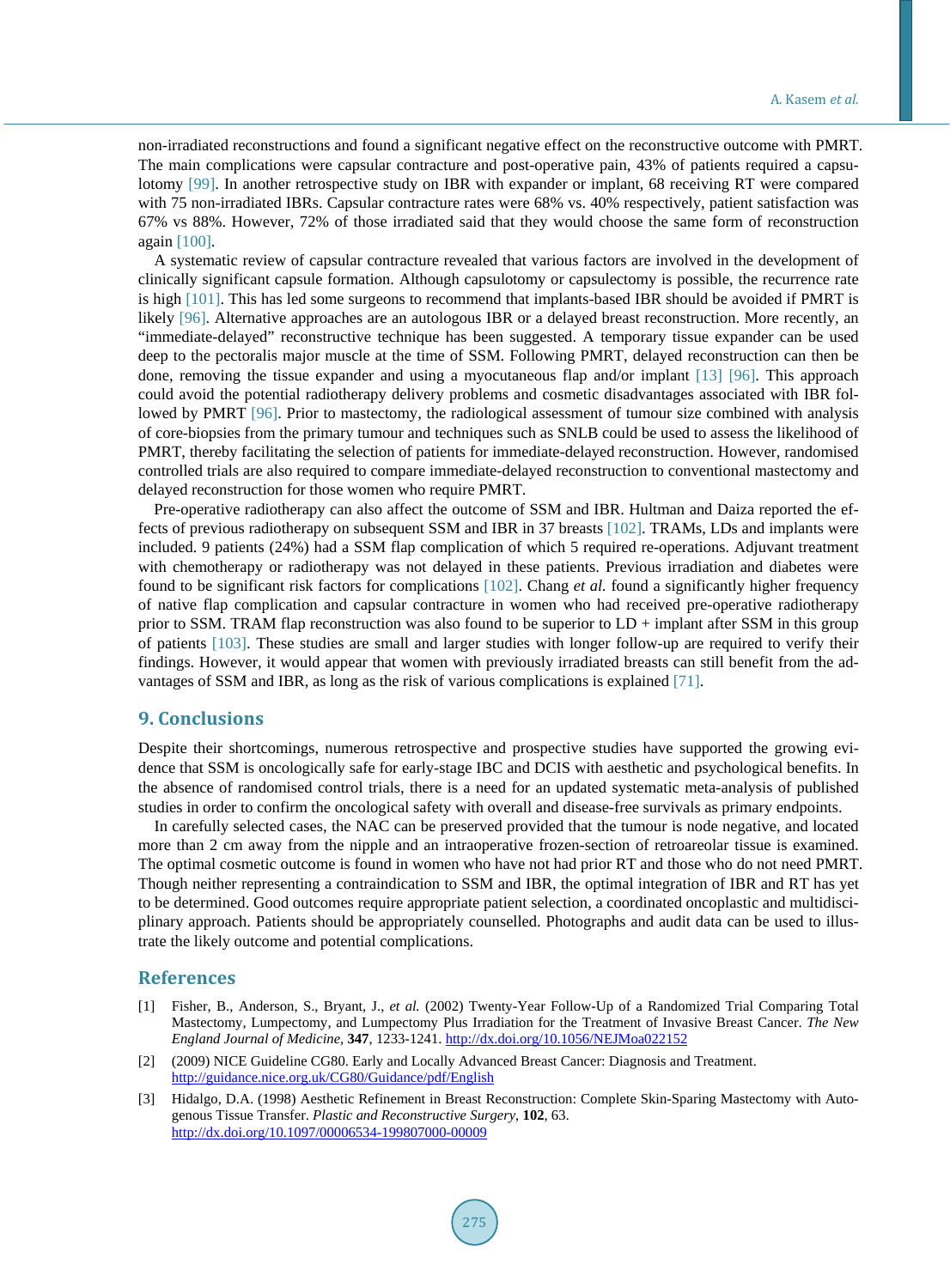- <span id="page-12-0"></span>[4] Toth, B.A. and Lappert, P. (1991) Modified Skin Incisions for Mastectomy: The Need for Plastic Surgical Input in Pre-Operative Planning. *Plastic and Reconstructive Surgery*, **87**, 1048-1053. <http://dx.doi.org/10.1097/00006534-199106000-00006>
- <span id="page-12-1"></span>[5] Carlson, G.W. (1996) Skin Sparing Mastectomy: Anatomic and Technical Considerations. *The American Surgeon*, **62**, 151-155.
- <span id="page-12-2"></span>[6] Simmons, R.M. and Adamovich, T.L. (2003) Skin-Sparing Mastectomy. *Surgical Clinics of North America*, **83**, 885- 899. [http://dx.doi.org/10.1016/S0039-6109\(03\)00035-5](http://dx.doi.org/10.1016/S0039-6109(03)00035-5)
- <span id="page-12-3"></span>[7] Singletary, S.E. (1996) Skin-Sparing Mastectomy with Immediate Breast Reconstruction: The M. D. Anderson Cancer Center Experience. *Annals of Surgical Oncology*, **3**, 411-416. <http://dx.doi.org/10.1007/BF02305673>
- <span id="page-12-4"></span>[8] Carlson, G.W., Losken, A., Moore, B., Thornton, J., Elliott, M., Bolitho, G. and Denson, D.D. (2001) Results of Immediate Breast Reconstruction after Skin-Sparing Mastectomy. *Annals of Plastic Surgery*, **46**, 222-228. <http://dx.doi.org/10.1097/00000637-200103000-00003>
- <span id="page-12-5"></span>[9] Shen, J., Ellenhorn, J., Qian, D., Kulber, D. and Aronowitz, J. (2008) Skin-Sparing Mastectomy: A Survey Based Approach to Defining Standard of Care. *The American Surgeon*, **74**, 902-905.
- <span id="page-12-6"></span>[10] Gendy, R.K., Able, J.A. and Rainsbury, R.M. (2003) Impact of Skin-Sparing Mastectomy with Immediate Reconstruction and Breast-Sparing Reconstruction with Miniflaps on the Outcomes of Oncoplastic Breast Surgery. *British Journal of Surgery*, **90**, 433-439. <http://dx.doi.org/10.1002/bjs.4060>
- <span id="page-12-7"></span>[11] Shrotria, S. (2001) The Peri-Areolar Incision—Gateway to the Breast! *European Journal of Surgical Oncology*, **27**, 601-603. <http://dx.doi.org/10.1053/ejso.2001.1051>
- <span id="page-12-8"></span>[12] Hammond, D.C., Capraro, P.A., Ozolins, E.B. and Arnold, J.F. (2002) Use of a Skin-Sparing Reduction Pattern to Create a Combination Skin-Muscle Flap Pocket in Immediate Breast Reconstruction. *Plastic and Reconstructive Surgery*, **110**, 206-211. <http://dx.doi.org/10.1097/00006534-200207000-00035>
- <span id="page-12-9"></span>[13] Singletary, S.E. and Robb, G.L. (2003) Oncologic Safety of Skin-Sparing Mastectomy. *Annals of Surgical Oncology*, **10**, 95-97. <http://dx.doi.org/10.1245/ASO.2003.01.910>
- <span id="page-12-10"></span>[14] Carlson, G.W., Bostwick 3rd, J., Styblo, T.N., *et al.* (1997) Skin Sparing Mastectomy, Oncologic and Reconstructive Considerations. *Annals of Surgery*, **225**, 570-575. <http://dx.doi.org/10.1097/00000658-199705000-00013>
- <span id="page-12-11"></span>[15] Stradling, B.L., Ahn, M., Angelats, J. and Gabram, S.G. (2001) Skin-Sparing Mastectomy with Sentinel Lymph Node Dissection: Less Is More. *Archives of Surgery*, **136**, 1069-1075. <http://dx.doi.org/10.1001/archsurg.136.9.1069>
- <span id="page-12-12"></span>[16] Meretoja, T.J., Jahkola, T.A., Toivonen, T.S., Krogerus, L.A., Heikkila, P.S., von Smitten, K.A. and Leidenius, M.H. (2007) Sentinel Node Biopsy with Intraoperative Diagnosis in Patients Undergoing Skin-Sparing Mastectomy and Immediate Breast Reconstruction. *European Journal of Surgical Oncology*, **33**, 1146-1149. <http://dx.doi.org/10.1016/j.ejso.2007.03.009>
- <span id="page-12-13"></span>[17] Kuerer, H.M., Krishnamurthy, S. and Kronowitz, S.J. (2002) Important Technical Considerations for Skin-Sparing Mastectomy with Sentinel Lymph Node Dissection. *Archives of Surgery*, **137**, 747. <http://dx.doi.org/10.1001/archsurg.137.6.747-a>
- <span id="page-12-14"></span>[18] Schrenk, P., Woelfl, S., Bogner, S., Moser, F. and Wayand, W. (2005) The Use of Sentinel Node Biopsy in Breast Cancer Patients Undergoing Skin Sparing Mastectomy and Immediate Autologous Reconstruction. *Plastic and Reconstructive Surgery*, **116**, 1278-1286. <http://dx.doi.org/10.1097/01.prs.0000181515.11529.9a>
- <span id="page-12-15"></span>[19] Friedlander, L.D., Sundin, J. and Bakshandeh, N. (1995) Endoscopy Mastectomy and Breast Reconstruction: Endoscopic Breast Surgery. *Aesthetic Plastic Surgery*, **19**, 27-29. <http://dx.doi.org/10.1007/BF00209307>
- <span id="page-12-16"></span>[20] Yamashita, K. and Shimizu, K. (2006) Endoscopic Video-Assisted Breast Surgery: Procedures and Short-Term Results. *Journal of Nippon Medical School*, **73**, 193-202. <http://dx.doi.org/10.1272/jnms.73.193>
- <span id="page-12-17"></span>[21] Lee, E.K., Kook, S.H., Park, Y.L. and Bae, W.G. (2006) Endoscopy-Assisted Breast-Conserving Surgery for Early Breast Cancer. *World Journal of Surgery*, **30**, 957-964. <http://dx.doi.org/10.1007/s00268-005-0202-y>
- <span id="page-12-18"></span>[22] Tamaki, Y., Tsukamoto, Y., Miyoushi, Y., Taguchi, T. and Noguchi, S. (2002) Overview: Video Assisted Breast Surgery. *Biomedicine & Pharmacotherapy*, **56**, 187s-191s. [http://dx.doi.org/10.1016/S0753-3322\(02\)00206-8](http://dx.doi.org/10.1016/S0753-3322(02)00206-8)
- <span id="page-12-19"></span>[23] Nakajima, H., Sakaguchi, K., Mizuta, N., Hachimine, T., Ohe, S. and Sawai, K. (2002) Video-Assisted Total Glandectomy and Immediate Reconstruction for Breast Cancer. *Biomedicine & Pharmacotherapy*, **56**, 205s-208s. [http://dx.doi.org/10.1016/S0753-3322\(02\)00281-0](http://dx.doi.org/10.1016/S0753-3322(02)00281-0)
- <span id="page-12-20"></span>[24] Ho, W.S., Ying, S.Y. and Chan, A.C. (2002) Endoscopic-Assisted Subcutaneous Mastectomy and Axillary Dissection with Immediate Mammary Prosthesis Reconstruction for Early Breast Cancer. *Surgical Endoscopy*, **16**, 302-306. <http://dx.doi.org/10.1007/s004640000203>
- <span id="page-12-21"></span>[25] Kitamura, K., Ishida, M., Inoue, H., Kinoshita, J., Hashizume, M. and Sugimachi, K. (2002) Early Results of an Endoscope-Assisted Subcutaneous Mastectomy and Reconstruction for Breast Cancer. *Surgery*, **131**, S324-329.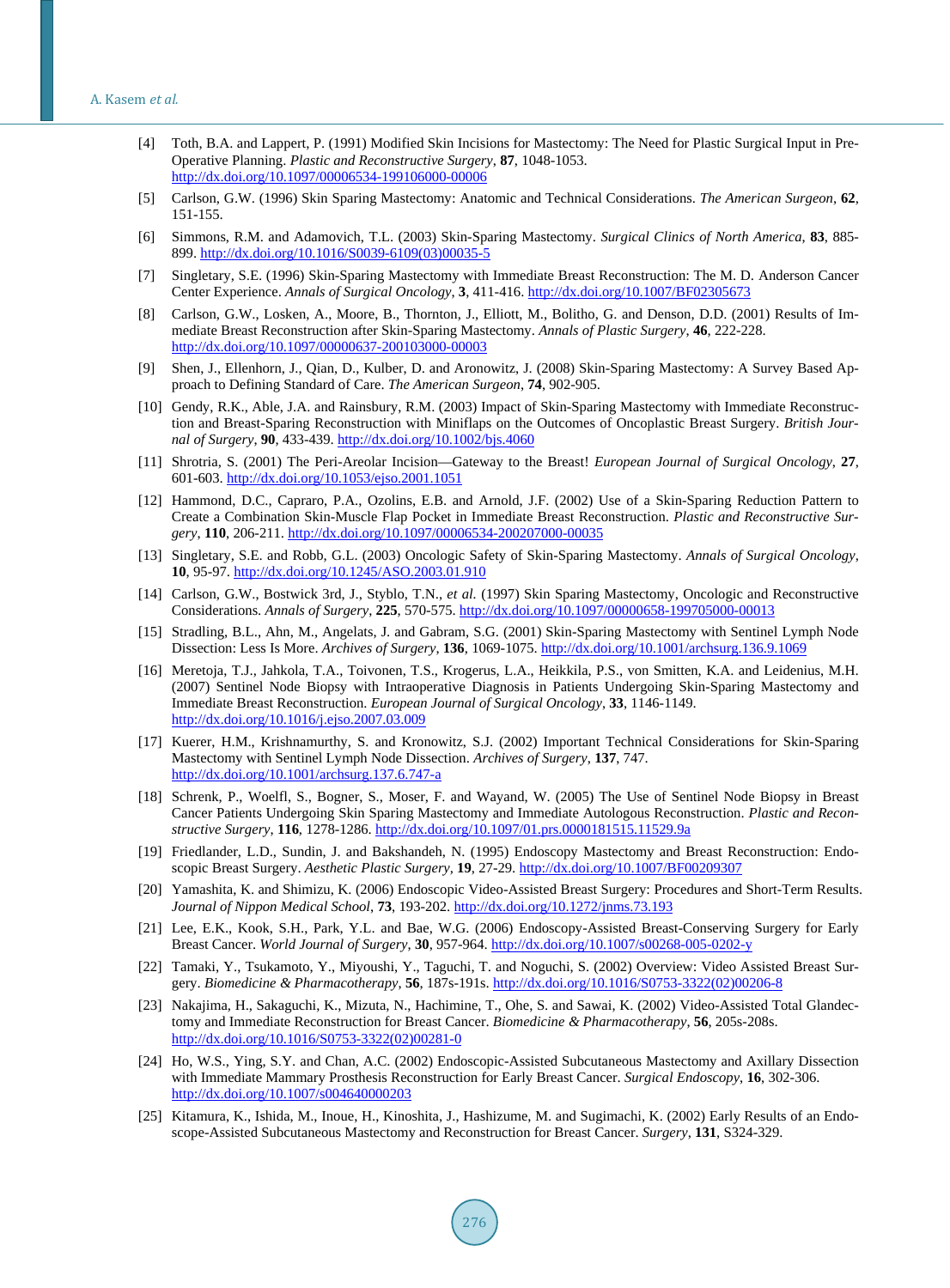```
http://dx.doi.org/10.1067/msy.2002.120120
```
- <span id="page-13-0"></span>[26] Kroll, S.S. (1997) Immediate Breast Reconstruction. A Review. *Annales Chirurgiae et Gynaecologiae*, **86**, 5-12.
- <span id="page-13-1"></span>[27] Granzow, J.W., Levine, J.L., Chiu, E.S. and Allen, R.J. (2006) Breast Reconstruction Using Perforator Flaps. *Journal of Surgical Oncology*, **94**, 441-454. <http://dx.doi.org/10.1002/jso.20481>
- <span id="page-13-2"></span>[28] Salgarello, M., Seccia, A. and Eugenio, F. (2004) Immediate Breast Reconstruction with Anatomical Permanent Expandable Implants after Skin-Sparing Mastectomy: Aesthetic and Technical Refinements. *Annals of Plastic Surgery*, **52**, 358-366. <http://dx.doi.org/10.1097/01.sap.0000105914.69611.c7>
- <span id="page-13-3"></span>[29] Woerdeman, L.A., Hage, J.J., Hofland, M.M. and Rutgers, E.J. (2007) A Prospective Assessment of Surgical Risk Factors in 400 Cases of Skin-Sparing Mastectomy and Immediate Breast Reconstruction with Implants to Establish Selection Criteria. *Plastic and Reconstructive Surgery*, **119**, 455-463. <http://dx.doi.org/10.1097/01.prs.0000246379.99318.74>
- <span id="page-13-4"></span>[30] Woerdeman, L.A., Hage, J.J., Smeulders, M.J., Rutgers, E.J. and van der Horst, C.M. (2006) Skin-Sparing Mastectomy and Immediate Breast Reconstruction by Use of Implants: An Assessment of Risk Factors for Complications and Cancer Control in 120 Patients. *Plastic and Reconstructive Surgery*, **118**, 321-332. <http://dx.doi.org/10.1097/01.prs.0000234049.91710.ba>
- <span id="page-13-5"></span>[31] Ibrahim, A.M., Ayeni, O.A., Hughes, K.B., Lee, B.T., Slavin, S.A. and Lin, S.J. (2013) Acellular Dermal Matrices in Breast Surgery: A Comprehensive Review. *Annals of Plastic Surgery*, **70**, 732-738. <http://dx.doi.org/10.1097/SAP.0b013e31824b3d30>
- <span id="page-13-6"></span>[32] Ho, G., Nguyen, T.J., Shahabi, A., Hwang, B.H., Chan, L.S. and Wong, A.K. (2012) A Systematic Review and Meta-Analysis of Complications Associated with Acellular Dermal Matrix-Assisted Breast Reconstruction. *Annals of Plastic Surgery*, **68**, 346-356. <http://dx.doi.org/10.1097/SAP.0b013e31823f3cd9>
- <span id="page-13-7"></span>[33] Sbitany, H., Sandeen, S.N., Amalfi, A.N., *et al.* (2009) Acellular Dermis-Assisted Prosthetic Breast Reconstruction versus Complete Submuscular Coverage: A Head-To-Head Comparison of Outcomes. *Plastic and Reconstructive Surgery*, **124**, 1735-1740. <http://dx.doi.org/10.1097/PRS.0b013e3181bf803d>
- <span id="page-13-8"></span>[34] Nahabedian, M.Y. (2009) Postmastectomy Reconstruction: An Approach to Patient Selection. *Plastic and Reconstructive Surgery*, **124**, 43-52. <http://dx.doi.org/10.1097/PRS.0b013e31818b8c23>
- <span id="page-13-9"></span>[35] Dieterich, M., Reimer, T., Dieterich, H., Stubert, J. and Gerber, B. (2012) A Short-Term Follow-Up of Implant Based Breast Reconstruction Using a Titanium-Coated Polypropylene Mesh (TiLoop(®) Bra). *European Journal of Surgical Oncology*, **38**, 1225-1230. <http://dx.doi.org/10.1016/j.ejso.2012.08.026>
- <span id="page-13-10"></span>[36] Selber, J.C., Clemens, M.W., Oates, S. and Baumann, D.P. (2013) Autoderm: An Alternative Bioprosthetic for Breast Reconstruction. *Plastic and Reconstructive Surgery*, **131**, 985-987.
- <span id="page-13-11"></span>[37] Schneider, W.J., Hill, H.L. and Brown, R.G. (1977) Latissimus Dorsi Myocutaneous Flap for Breast Reconstruction. *British Journal of Plastic Surgery*, **30**, 277-281. [http://dx.doi.org/10.1016/0007-1226\(77\)90117-5](http://dx.doi.org/10.1016/0007-1226(77)90117-5)
- <span id="page-13-12"></span>[38] de la Torre, J.I., Fix, R.J., Gardner, P.M. and Vasconez, L.O. (2001) Reconstruction with the Latissimus Dorsi Flap after Skin-Sparing Mastectomy. *Annals of Plastic Surgery*, **46**, 229-233. <http://dx.doi.org/10.1097/00000637-200103000-00004>
- <span id="page-13-13"></span>[39] Hartrampf, C.R., Scheflan, M. and Black, P.W. (1982) Breast Reconstruction with a Transverse Abdominal Island Flap. *Plastic & Reconstructive Surgery*, **69**, 216-224. <http://dx.doi.org/10.1097/00006534-198202000-00006>
- <span id="page-13-14"></span>[40] Arnez, Z.M., Bajec, J., Bardsley, A.F., Scamp, T. and Webster, M.H. (1991) Experience with 50 Free TRAM Flap Breast Reconstructions. *Plastic & Reconstructive Surgery*, **87**, 470-482. <http://dx.doi.org/10.1097/00006534-199103000-00012>
- <span id="page-13-15"></span>[41] Drucker-Zertuche, M. and Robles-Vidal, C. (2007) A 7 Year Experience with Immediate Breast Reconstruction after Skin Sparing Mastectomy for Cancer. *European Journal of Surgical Oncology*, **33**, 140-146. <http://dx.doi.org/10.1016/j.ejso.2006.10.010>
- <span id="page-13-16"></span>[42] Gherardini, G., Thomas, R., Basoccu, G., Zaccheddu, R., Fortunato, L., Cortino, P., Evans, G.R., Matarasso, A., D'Aiuto, M. and D'Aiuto, G. (2001) Immediate Breast Reconstruction with the Transverse Rectus Abdominis Musculocutaneous Flap after Skin-Sparing Mastectomy. *International Surgery*, **86**, 246-251.
- <span id="page-13-17"></span>[43] Holmstrom, H. (1979) The Free Abdominoplasty Flap and Its Use in Breast Reconstruction. *Journal of Plastic Surgery and Hand Surgery*, **13**, 423-427. <http://dx.doi.org/10.3109/02844317909013092>
- <span id="page-13-18"></span>[44] Blondeel, P.N. (1999) The Sensate Free Superior Gluteal Artery Perforator (S-GAP) Flap: A Valuable Alternative in Autologous Breast Reconstruction. *British Journal of Plastic Surgery*, **52**, 185-193. <http://dx.doi.org/10.1054/bjps.1998.3032>
- <span id="page-13-19"></span>[45] Yano, K., Hosokawa, K., Nakai, K., Kubo, T., Hattori, R., Taguchi, T., Tamaki, Y. and Noguchi, S. (2003) Skin-Sparing Mastectomy and Immediate Reconstruction with a Deep Inferior Epigastric Perforator Flap. *Breast Cancer*, **10**,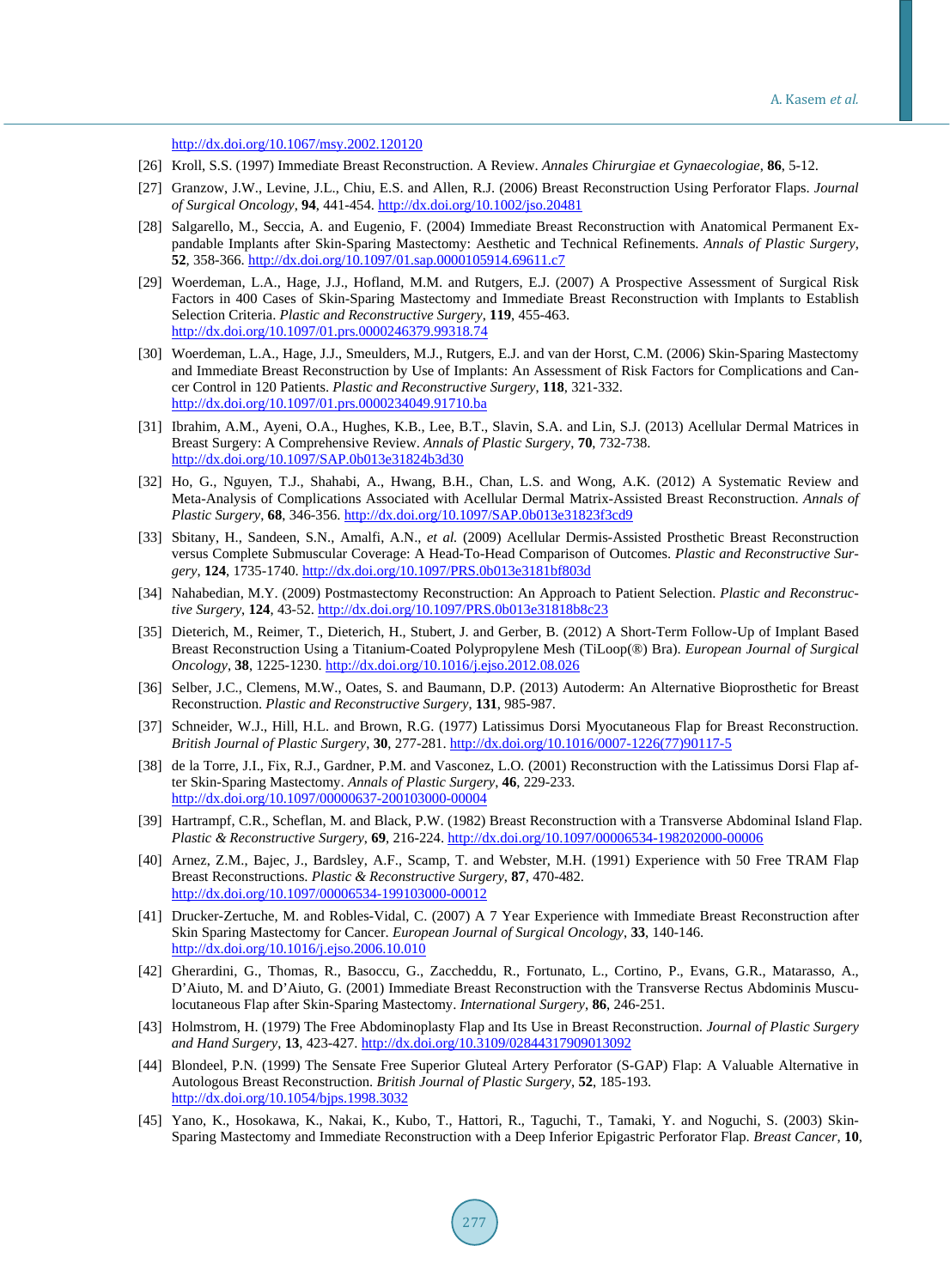275-280. <http://dx.doi.org/10.1007/BF02966729>

- <span id="page-14-0"></span>[46] Munhoz, A.M., Arruda, E., Montag, E., Aldrighi, C., Aldrighi, J.M., Gemperli, R. and Ferreira, M.C. (2007) Immediate Skin-Sparing Mastectomy Reconstruction with Deep Inferior Epigastric Perforator (DIEP) Flap. Technical Aspects and Outcome. *Breast Journal*, **13**, 470-478[. http://dx.doi.org/10.1111/j.1524-4741.2007.00467.x](http://dx.doi.org/10.1111/j.1524-4741.2007.00467.x)
- <span id="page-14-1"></span>[47] Cocquyt, V.F., Blondeel, P.N., Depypere, H.T., Van De Sijpe, K.A., Daems, K.K., Monstrey, S.J. and Van Belle, S.J. (2003) Better Cosmetic Results and Comparable Quality of Life after Skin-Sparing Mastectomy and Immediate Autologous Breast Reconstruction Compared to Breast Conservative Treatment. *British Journal of Plastic Surgery*, **56**, 462- 470. [http://dx.doi.org/10.1016/S0007-1226\(03\)00198-X](http://dx.doi.org/10.1016/S0007-1226(03)00198-X)
- <span id="page-14-2"></span>[48] Fujino, T., Harasina, T. and Aoyagi, F. (1975) Reconstruction for Aplasia of the Breast and Pectoral Region by Microvascular Transfer of a Free Flap from the Buttock. *Plastic & Reconstructive Surgery*, **56**, 178-181. <http://dx.doi.org/10.1097/00006534-197508000-00010>
- <span id="page-14-3"></span>[49] Allen, R.J. and Tucker Jr., C. (1995) Superior Gluteal Artery Perforator Free Flap for Breast Reconstruction. *Plastic & Reconstructive Surgery*, **95**, 1207-1212. <http://dx.doi.org/10.1097/00006534-199506000-00010>
- <span id="page-14-4"></span>[50] Guerra, A.B., Metzinger, S.E., Bidros, R.S., Gill, P.S., Dupin, C.L. and Allen, R.J. (2004) Breast Reconstruction with Gluteal Artery Perforator (GAP) Flaps: A Critical Analysis of 142 Cases. *Annals of Plastic Surgery*, **52**, 118-125. <http://dx.doi.org/10.1097/01.sap.0000095437.43805.d1>
- <span id="page-14-5"></span>[51] Arnez, Z.M., Pogorelec, D., Planinsek, F. and Ahcan, U. (2004) Breast Reconstruction by the Free Transverse Gracilis (TUG) Flap. *British Journal of Plastic Surgery*, **57**, 20-26[. http://dx.doi.org/10.1016/j.bjps.2003.10.007](http://dx.doi.org/10.1016/j.bjps.2003.10.007)
- <span id="page-14-6"></span>[52] Wechselberger, G. and Schoeller, T. (2004) The Transverse Myocutaneous Gracilis Free Flap: A Valuable Tissue Source in Autologous Breast Reconstruction. *Plastic & Reconstructive Surgery*, **114**, 69-73. <http://dx.doi.org/10.1097/01.PRS.0000127797.62020.D4>
- <span id="page-14-7"></span>[53] Jimenez, A.G., St Germain, P., Sirois, M., Hatheway, M. and Lethbridge, R. (2002) Free Omental Flap for Skin-Sparing Breast Reconstruction Harvested Laparoscopically. *Plastic & Reconstructive Surgery*, **110**, 545-551. <http://dx.doi.org/10.1097/00006534-200208000-00028>
- <span id="page-14-8"></span>[54] Sbitany, H., Amalfi, A.N. and Langstein, H.N. (2009) Preferences in Choosing between Breast Reconstruction Options: A Survey of Female Plastic Surgeons. *Plastic & Reconstructive Surgery*, **124**, 1781-1789.
- <span id="page-14-9"></span>[55] De Blacam, C., Monoh, A.O., Colakoglu, S., Tobias, A.M. and Lee, B.T. (2011) Evaluation of Clinical Outcomes and Aesthetic Results after Autologous Fat Grafting for Countour Deformities of the Reconstructed Breast. *Plastic & Reconstructive Surgery*, **128**, 411e-418e.
- <span id="page-14-10"></span>[56] Panettiere, P., Marchetti, L. and Accorsi, D. (2009) The Serial Free Fat Transfer in Irradiated Prosthetic Breast Reconstructions. *Aesthetic Plastic Surgery*, **33**, 695-700.
- <span id="page-14-11"></span>[57] Barton Jr., F.E., English, J.M., Kingsley, W.B. and Fietz, M. (1991) Glandular Excision in Total Glandular Mastectomy and Modified Radical Mastectomy: A Comparison. *Plastic & Reconstructive Surgery*, **88**, 389-394. <http://dx.doi.org/10.1097/00006534-199109000-00001>
- <span id="page-14-12"></span>[58] Torresan, R.Z., dos Santos, C.C., Okamura, H. and Alvarenga, M. (2005) Evaluation of Residual Glandular Tissue after Skin-Sparing Mastectomies. *Annals of Surgical Oncology*, **12**, 1037-1044. <http://dx.doi.org/10.1245/ASO.2005.11.027>
- <span id="page-14-13"></span>[59] Torresan, R.Z., Cabello dos Santos, C., Brenelli, H., Okamura, H. and Alvarenga, M. (2005) Residual Glandular Tissue after Skin-Sparing Mastectomies. *Breast Journal*, **11**, 374-375. <http://dx.doi.org/10.1111/j.1075-122X.2005.00029.x>
- <span id="page-14-14"></span>[60] Ho, C.M., Mak, C.K., Lau, Y., Cheung, W.Y., Chan, M.C. and Hung, W.K. (2003) Skin Involvement in Invasive Breast Carcinoma: Safety of Skin-Sparing Mastectomy. *Annals of Surgical Oncology*, **10**, 102-107. <http://dx.doi.org/10.1245/ASO.2003.05.001>
- <span id="page-14-15"></span>[61] Newman, L.A., Kuerer, H.M., Hunt, K.K., Kroll, S.S., Ames, F.C., Ross, M.I., Feig, B.W. and Singletary, S.E. (1998) Presentation, Treatment, and Outcome of Local Recurrence after Skin-Sparing Mastectomy and Immediate Breast Reconstruction. *Annals of Surgical Oncology*, **5**, 620-626. <http://dx.doi.org/10.1007/BF02303832>
- <span id="page-14-16"></span>[62] Lanitis, S., Tekkis, P.P., Sgourakis, G., Dimopoulos, N., Al Mufti, R. and Hadjiminas, D.J. (2010) Comparison of Skin-Sparing Mastectomy versus Non-Skin-Sparing Mastectomy for Breast Cancer: A Meta-Analysis of Observational Studies. *Annals of Surgery*, **251**, 632-639. <http://dx.doi.org/10.1097/SLA.0b013e3181d35bf8>
- <span id="page-14-17"></span>[63] Yi, M., Kronowitz, S.J., Meric-Bernstam, F., Feig, B.W., Symmans, W.F., Lucci, A., Ross, M.I., Babiera, G.V., Kuerer, H.M. and Hunt, K.K. (2011) Local, Regional, and Systemic Recurrence Rates in Patients Undergoing Skin-Sparing Mastectomy Compared with Conventional Mastectomy. *Cancer*, **117**, 916-924. <http://dx.doi.org/10.1002/cncr.25505>
- <span id="page-14-18"></span>[64] Downes, K.J., Glatt, B.S., Kanchwala, S.K., Mick, R., Fraker, D.L., Fox, K.R., Solin, L.J., Bucky, L.P. and Czerniecki, B.J. (2005) Skin-Sparing Mastectomy and Immediate Reconstruction Is an Acceptable Treatment Option for Patients with High-Risk Breast Carcinoma. *Cancer*, **103**, 906-913. <http://dx.doi.org/10.1002/cncr.20851>
- <span id="page-14-19"></span>[65] Foster, R.D., Esserman, L.J., Anthony, J.P., Hwang, E.S. and Do, H. (2002) Skin-Sparing Mastectomy and Immediate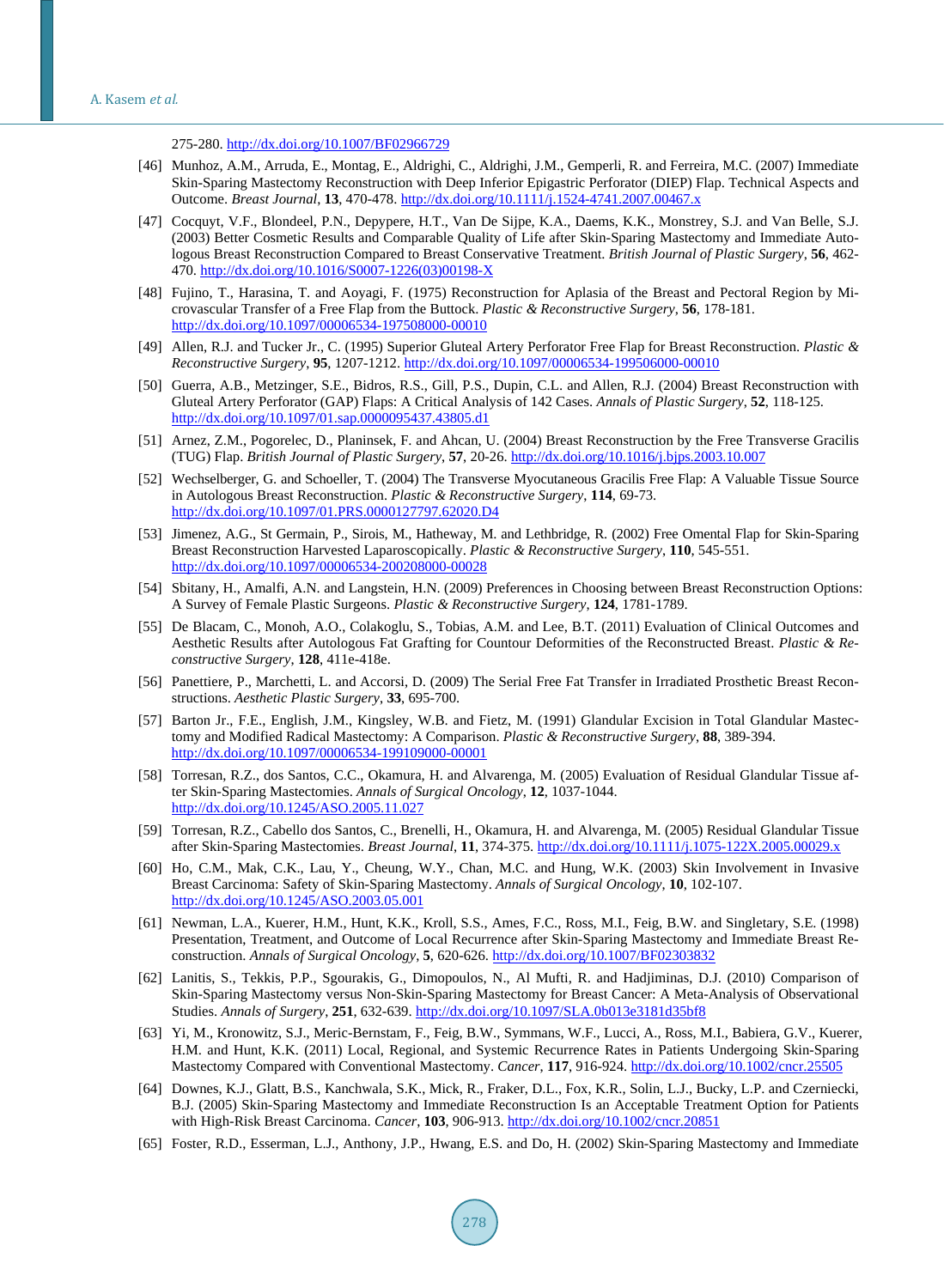Breast Reconstruction: A Prospective Cohort Study for the Treatment of Advanced Stages of Breast Carcinoma. *Annals of Surgical Oncology*, **9**, 462-466. <http://dx.doi.org/10.1007/BF02557269>

- <span id="page-15-0"></span>[66] Allweis, T.M., Boisvert, M.E., Otero, S.E., Perry, D.J., Dubin, N.H. and Priebat, D.A. (2002) Immediate Reconstruction after Mastectomy for Breast Cancer Does not Prolong the Time to Starting Adjuvant Chemotherapy. *American Journal of Surgery*, **183**, 218-221. [http://dx.doi.org/10.1016/S0002-9610\(02\)00793-6](http://dx.doi.org/10.1016/S0002-9610(02)00793-6)
- <span id="page-15-1"></span>[67] Rainsbury, R.M. (2006) Skin-Sparing Mastectomy. *British Journal of Surgery*, **93**, 276-281. <http://dx.doi.org/10.1002/bjs.5257>
- <span id="page-15-2"></span>[68] Langstein, H.N., Cheng, M.H., Singletary, S.E., Robb, G.L., Hoy, E., Smith, T.L. and Kroll, S.S*.* (2003) Breast Cancer Recurrence after Immediate Reconstruction: Patterns and Significances. *Plastic & Reconstructive Surgery*, **111**, 712-720. <http://dx.doi.org/10.1097/01.PRS.0000041441.42563.95>
- <span id="page-15-3"></span>[69] Carlson, G.W., Page, A., Johnson, E., Nicholson, K., Styblo, T.M. and Wood, W.C. (2007) Local Recurrence of Ductal Carcinoma in Situ after Skin-Sparing Mastectomy. *Journal of the American College of Surgeons*, **204**, 1074-1078. <http://dx.doi.org/10.1016/j.jamcollsurg.2007.01.063>
- <span id="page-15-4"></span>[70] Mokbel, K. (2003) Towards Optimal Management of Ductal Carcinoma in Situ of the Breast. *European Journal of Surgical Oncology*, **29**, 191-197. <http://dx.doi.org/10.1053/ejso.2002.1425>
- <span id="page-15-5"></span>[71] Mokbel, R. and Mokbel, K. (2006) Skin-Sparing Mastectomy and Radiotherapy: An Update. *International Seminars in Surgical Oncology*, **3**, 35[. http://dx.doi.org/10.1186/1477-7800-3-35](http://dx.doi.org/10.1186/1477-7800-3-35)
- <span id="page-15-6"></span>[72] Rubio, I.T., Mirza, N., Sahin, A.A., Whitman, G., Kroll, S.S., Ames, F.C. and Eva Singletary, S. (2000) Role of Specimen Radiography in Patients Treated with Skin-Sparing Mastectomy for Ductal Carcinoma *in Situ* of the Breast. *Annals of Surgical Oncology*, **7**, 544-548. <http://dx.doi.org/10.1007/s10434-000-0544-5>
- <span id="page-15-7"></span>[73] Chan, L.W., Rabban, J., Hwang, E.S., Bevan, A., Alvarado, M., Ewing, C., Esserman, L. and Fowble, B. (2011) Is Radiation Indicated in Patients with Ductal Carcinoma *in Situ* and Close or Positive Mastectomy Margins? *International Journal of Radiation Oncology*, *Biology*, *Physics*, **80**, 25-30.<http://dx.doi.org/10.1016/j.ijrobp.2010.01.044>
- <span id="page-15-8"></span>[74] Spiegel, A.J. and Butler, C.E. (2003) Recurrence Following Treatment of Ductal Carcinoma *in Situ* with Skin-Sparing Mastectomy and Immediate Breast Reconstruction. *Plastic & Reconstructive Surgery*, **111**, 706-711. <http://dx.doi.org/10.1097/01.PRS.0000041440.12442.05>
- <span id="page-15-9"></span>[75] Laronga, C., Kemp, B., Johnston, D., Robb, G.L. and Eva Singletary, S. (1999) The Incidence of Occult Nipple-Areola Complex Involvement in Breast Cancer Patients Receiving a Skin-Sparing Mastectomy. *Annals of Surgical Oncology*, **6**, 609-613. <http://dx.doi.org/10.1007/s10434-999-0609-z>
- <span id="page-15-11"></span>[76] Vaidya, J.S. (1998) Prediction of Nipple and Areola Involvement in Breast Cancer. *European Journal of Surgical Oncology*, **24**, 15-16. [http://dx.doi.org/10.1016/S0748-7983\(98\)80117-0](http://dx.doi.org/10.1016/S0748-7983(98)80117-0)
- <span id="page-15-10"></span>[77] Simmons, R.M., Brennan, M., Christos, P., King, V. and Osborne, M. (2002) Analysis of Nipple/Areolar Involvement with Mastectomy: Can the Areola Be Preserved? *Annals of Surgical Oncology*, **9**, 165-168. <http://dx.doi.org/10.1007/BF02557369>
- <span id="page-15-12"></span>[78] Gerber, B., Krause, A., Reimer, T., Muller, H., Kuchenmeister, I., Makovitzky, J., Kundt, G. and Friese, K. (2003) Skin-Sparing Mastectomy with Conservation of the Nipple-Areola Complex and Autologous Reconstruction Is an Oncologically Safe Procedure. *Annals of Surgery*, **238**, 120-127. <http://dx.doi.org/10.1097/01.SLA.0000077922.38307.cd>
- <span id="page-15-13"></span>[79] Banerjee, A., Gupta, S. and Bhattacharya, N. (2008) Preservation of Nipple-Areolacomplex in Breastcancer—A Clinicopathological Assessment. *Journal of Plastic*, *Reconstructive & Aesthetic Surgery*, **61**, 1195-1198. <http://dx.doi.org/10.1016/j.bjps.2007.08.005>
- <span id="page-15-14"></span>[80] Schecter, A.K., Freeman, M.B., Giri, D., Sabo, E. and Weinzweig, J. (2006) Applicability of the Nipple-Areola Complex-Sparing Mastectomy: A Prediction Model Using Mammography to Estimate Risk of Nipple-Areola Complex Involvement in Breast Cancer Patients. *Annals of Plastic Surgery*, **56**, 498-504. <http://dx.doi.org/10.1097/01.sap.0000216946.83252.e4>
- <span id="page-15-15"></span>[81] Vlajcic, Z., Zic, R., Stanec, S., Lambasa, S., Petrovecki, M. and Stanec, Z. (2005) Nipple-Areola Complex Preservation: Predictive Factors of Neoplastic Nipple-Areola Complex Invasion. *Annals of Plastic Surgery*, **55**, 240-244. <http://dx.doi.org/10.1097/01.sap.0000171680.49971.85>
- <span id="page-15-16"></span>[82] Chen, C.M., Disa, J.J., Sacchini, V., Pusic, A.L., Mehrara, B.J., Garcia-Etienne, C.A. and Cordeiro, P.G. (2009) Nipple-Sparing Mastectomy and Immediate Tissue Expander/Implant Breast Reconstruction. *Plastic & Reconstructive Surgery*, **124**, 1772-1780. <http://dx.doi.org/10.1097/PRS.0b013e3181bd05fd>
- <span id="page-15-17"></span>[83] Verheyden, C.N. (1998) Nipple-Sparing Total Mastectomy of Large Breasts: The Role of Tissue Expansion. *Plastic & Reconstructive Surgery*, **101**, 1494. <http://dx.doi.org/10.1097/00006534-199805000-00010>
- [84] Komorowski, A.L., Zanini, V., Regolo, L., Carolei, A., Wysocki, W.M. and Costa, A. (2006) Necrotic Complications after Nipple- and Areola-Sparing Mastectomy. *World Journal of Surgery*, **30**, 1410-1413.